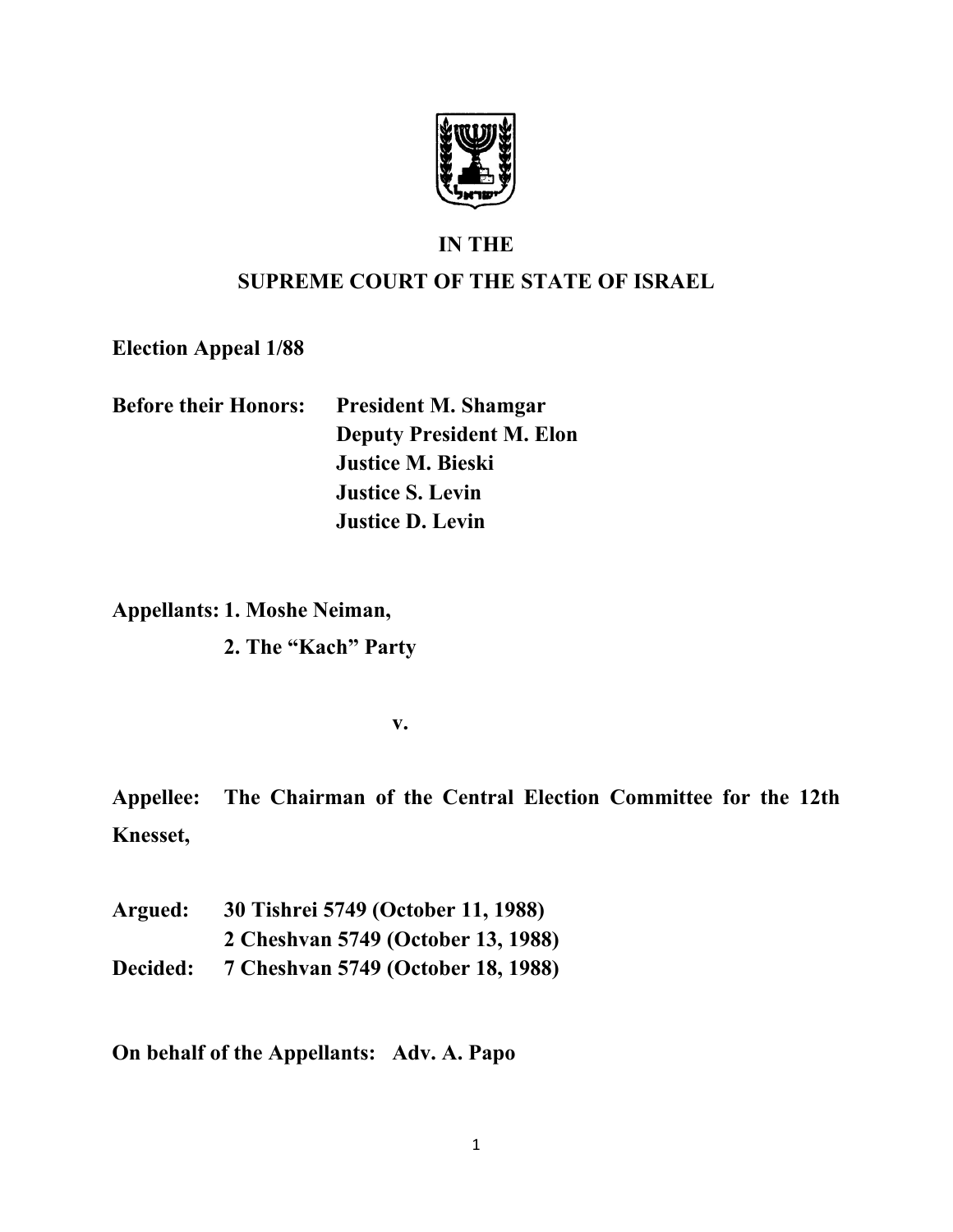**On behalf of the Appellee: Adv. D. Beinish, Deputy State's Attorney; Adv. N. Arad, Director of the Department Handling Cases Filed with the High Court of Justice for the State's Attorney's Office**

### **JUDGMENT**

### **President M. Shamgar**

1. On October 5, 1988, the Central Election Committee for the 12th Knesset, pursuant to its authority under Section 63 of the 5729/1969 Knesset Elections Act, determined that the "Kach" party may not run in the Knesset elections because it is in violation of Section 7a of the Basic Law: The Knesset. On the same day, the chairman of the Central Election Committee, Supreme Court Justice E. Goldberg, informed the party's counsel that pursuant to Section 64(a) of the Knesset Elections Act, the party is "banned from participating in Knesset elections on the grounds that it is in violation of subsections (2) and (3) of Section 7a of Basic Law: The Knesset." As a result of the decision, the Appellants appealed as is their right under Section 64(a) of the Knesset Elections Act.

2. The attorney for the Appellants, Adv. Aharon Papo, supplied a list of reasons why we should overrule the decision of the Central Election Committee. We will address his arguments in order.

3. (a) At the beginning of the hearing, Adv. Papo made a preliminary request for three of the justices on the panel to recuse themselves from this case. At the hearing, the request was immediately denied, and the reason for the judgment was postponed. Therefore, we will first address the aforementioned decision.

(b) As was mentioned in our decision, the justices of whom the request was

2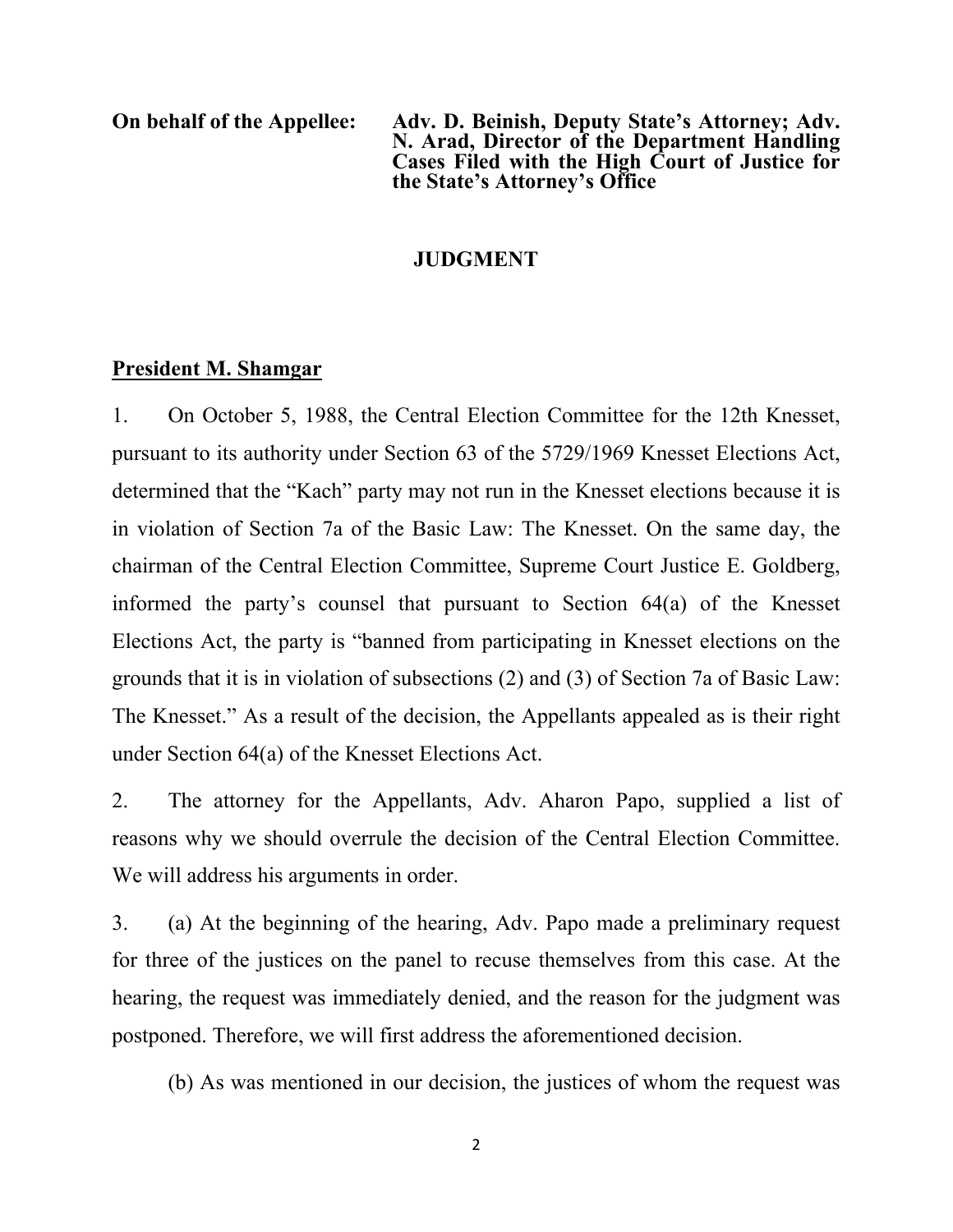made along with the other justices on the panel believe there is no reason for any justice to recuse himself from this case. Constitutional issues, like any other legal issue, frequently appear before this Court, and, on occasion, two parties may reappear as parties before this Court. Sometimes, a party may reappear after appearing before this Court sitting as either the High Court of Justice or as the Court of Appeals. The appealing party in this case, a political party in the Knesset, or its leaders, has petitioned this Court sitting as the High Court of Justice a number of times. It is, therefore, reasonable to assume that most of the judges on this Court have already heard a case in which the [Kach] party was a litigant. In many of these cases, if not all of them, questions involving the objectives and the conduct of the Appellant have been raised and adjudicated by various panels of this Court.

An opinion expressed by a judge in the context of a decision of the High Court of Justice addresses the specific issue raised by a particular case or a given time. The nature of the judicial role is to be open to arguments designed to shed light on a set of factual circumstances or to develop a legal theory. A judge is not disqualified by the mere fact that he has already adjudicated the legal issue in question.

Moreover, like in the U.S., the "rule of necessity" allows judges to sit in judgment in cases affecting the judiciary (*See United States v. Will*, 101 S.Ct 471, 480 (1980)). If in a case such as this Court members recused themselves, the Court would essentially deny the petitioner the ability to have his day in court (*See State v. Sage Stores Co*., 157 Kan. 622 (1943)). The highest judicial authority never exhausts itself and can never become unapproachable because a litigant has turned to it too many times, either by appeal or petition. It is not superfluous to add that in this case there are only one or two judges on this Court who have never sat in a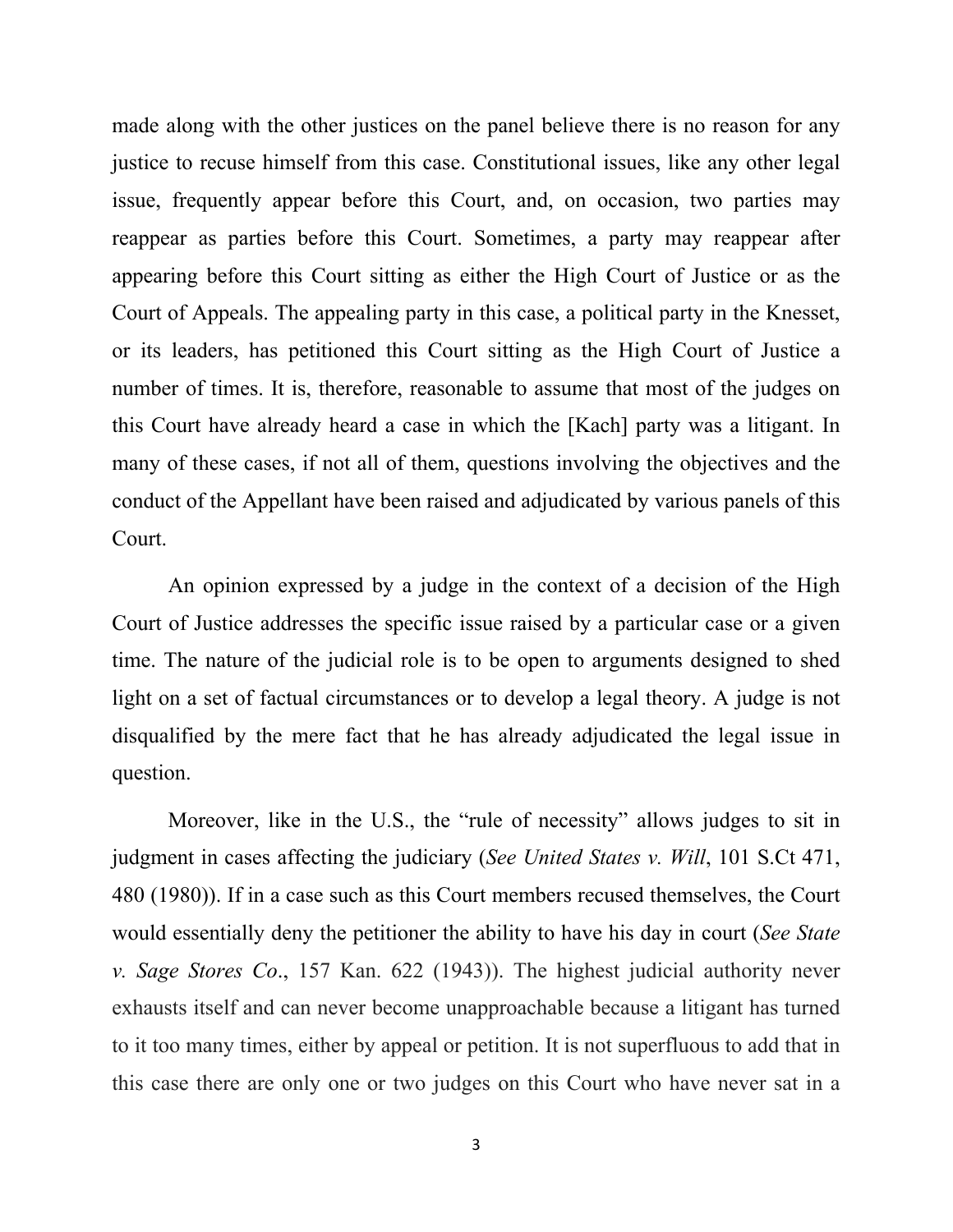case to which the Appellant was a party, and it is inconceivable that we would come to a point at which this Court would be unable to hear the case of the Appellant or any other concerned party *(See* CrimA 323/76 *Nir v. State of Israel*, IsrSC 30(3) 592, 594, n.7). If we were to adopt another approach, we could come to the untenable situation in which we would not be able to adjudicate such cases. As the U.S. Supreme Court has said, "There was no other appellate tribunal to which, under the law, he could go" *(Evans v. Gore*, 40 S.Ct 550, 551 (1920)).

(c) The solution to the Appellant's problem, or that of any other litigant frequently appearing in court, can be found within the nature, character and the role of the judiciary and its intellectual discipline. It can be assumed that a judge sitting on the highest court who finds himself in such a situation will not be improperly influenced by irrelevant matters or those which do not arise in the case before him, but will, patiently and with tolerance and an open mind, listen to the different arguments and new approaches to topics he has already heard that are being reargued before him. Therefore, we dismissed the Appellant's preliminary request, and we now turn to the appeal itself.

(4) (a) In his first argument, counsel for the Appellants challenged the validity of Section 7a, added in 5785/1985 as Amendment 9 to the Basic Law: The Knesset. It reads:

Prevention of participation of candidates' list

7A. A candidates' list shall not participate in elections to the Knesset if its objects or actions, expressly or by implication, include one of the following:

(1) negation of the existence of the State of Israel as the state of the Jewish people;

(2) negation of the democratic character of the State;

4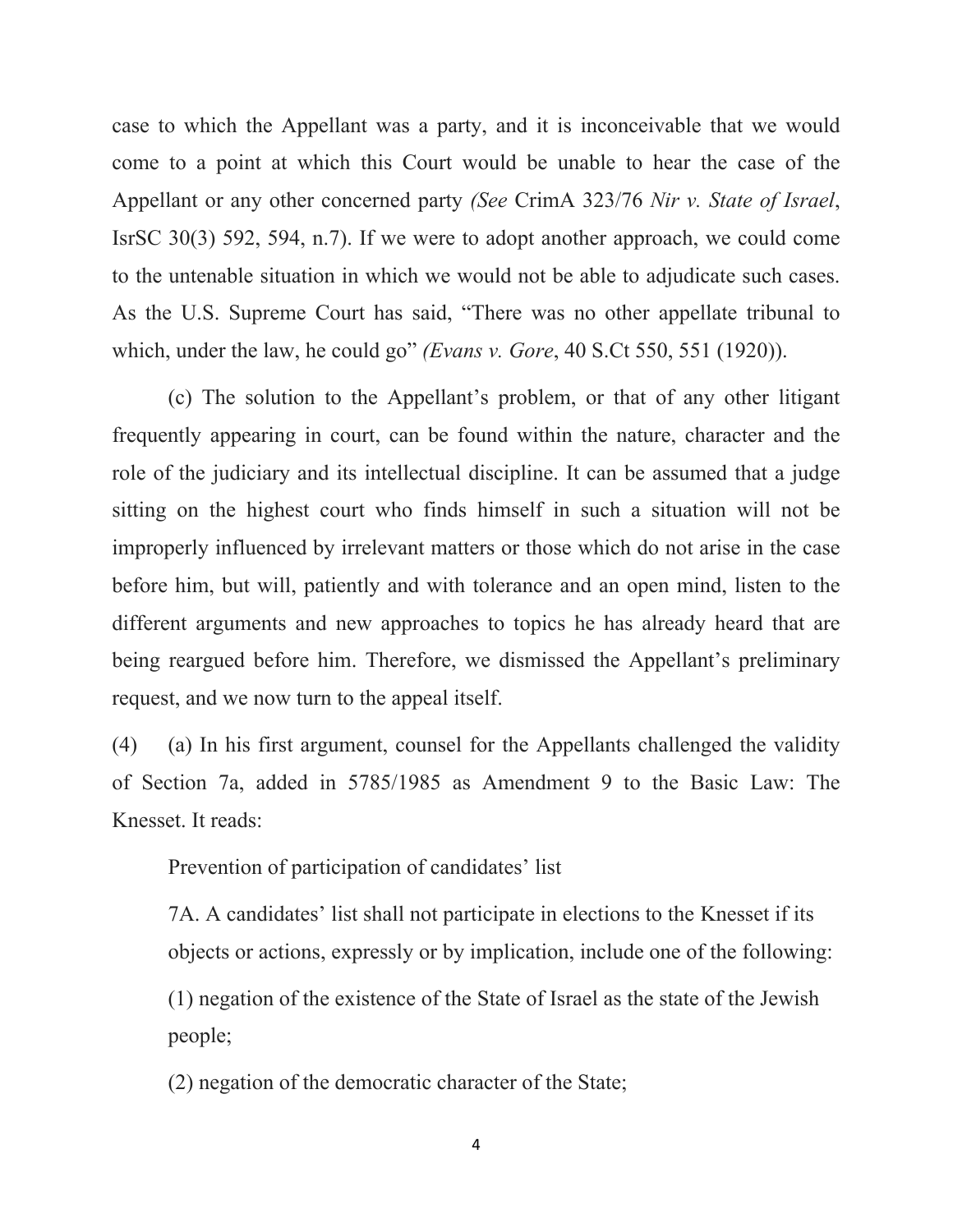(3) incitement to racism.

Adv. Papo claims that Section 7a is void because it contradicts Section 4 of the same Basic Law, which the legislature has granted superior status. In other words, he argues that disqualifying a party from participating in Knesset elections violates Section 4's guarantee of equality, which, as mentioned is Section 4, is among the most basic foundations of our electoral system. Because [Section 4] states that it cannot be amended except by a majority of Knesset members, its provisions should be viewed not only as protected, but also as superior to any other legislation. Therefore, any legislation found to be inconsistent with Section 4 should be nullified by this Court.

(b) We do not accept this claim. Section 4 sets forth the principles of the Israeli election system and dictates, among other provisions, that the elections should be equal (*See* HCJ 98/69 *Bergman v. Finance Minister*, IsrSC 23(1) 693). However, Section 4 informs us how the legislature can legislate while deviating from the principles set forth by Section 4. It states, "This Section cannot be amended except by a majority of members of the Knesset." This means that it can be amended so long as a majority of (more than 60) Knesset members vote to do so. It does not matter whether the deviation from the principles set forth in Section 4 is significant or not, because the legislature, allowing for the amendment of the Section, did not restrict the nature or extent of the potential amendment. By way of an absolute majority vote, various provisions have been enacted in the election laws that may constitute a deviation from the norms of equality *(See, e.g*., 5729/1969 Knesset and Local Elections Act (on funding, limiting expenses and auditing) (as amended, 5730); 5769/1969 Elections Law (on the validity of laws); *see also*, HCJ 260, 246/81 *Derekh Eretz Organization v. Broadcasting Authority*, IsrSC 35(4) 1; HCJ 141/82 *Rubinstein v. Speaker of the Knesset*, IsrSC 37(3) 141).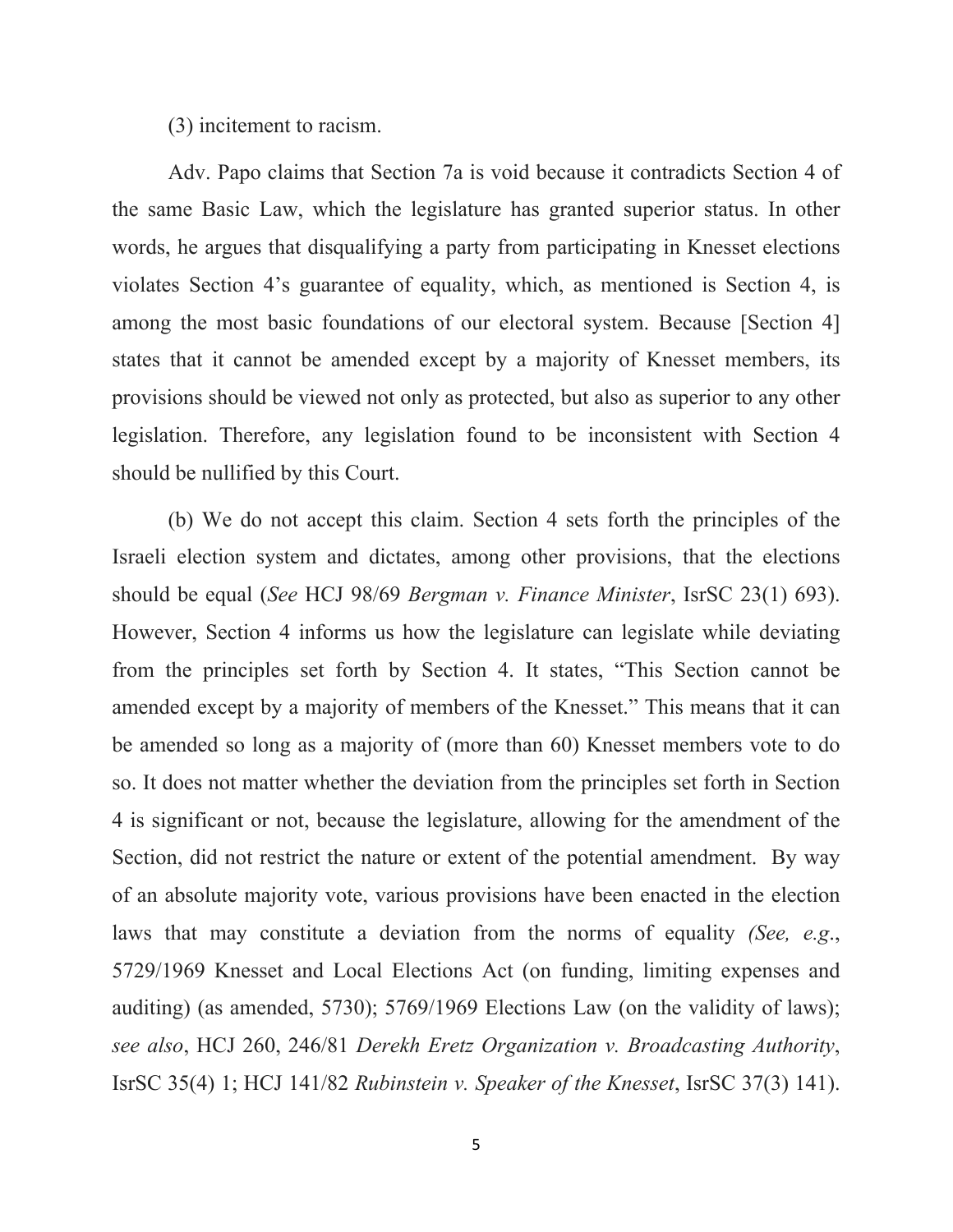Therefore, Section 4 does not prevent the legislature from enacting provisions that deviate from the principles set forth in Section 4, so long as it does so in a manner consistent with the Basic Law.

Furthermore, Section 46 of Basic Law: The Knesset explicitly allows for contradicting legislation which implicitly changes Section 4. Once it is deemed permissible to make an implicit change, there is no longer a basis for the Appellants' counsel's additional claim that any legislation changing a norm established by Section 4 must explicitly say that the new law deviates from Section 4. Moreover, in this case, we are dealing with a law that explicitly qualifies the aforementioned principle in Section 4 (along with the provisions of Section 6(a) of Basic Law: The Knesset). We are adjudicating a direct amendment to the law, within the same legal framework, by integrating another provision of the Basic Law, alongside Section 4, where the impact upon Section 4 is clear to everyone.

(c) Finally, counsel for the Appellants also confirmed that Section 7a was passed by a majority of Knesset members. In light of what we have said, nothing in Section 4 requires us to overturn Section 7a.

5. (a) The Appellants argue that by its very nature and content, Section 7a is invalid, and not only because of the aforementioned test concerning the conflict between Section 7a and Section 4; the Appellants claim that the provisions of Section 7a are radically inconsistent with the principles of democracy. [They claim that] these provisions contradict the foundations of the constitutional and democratic regime of the State of Israel because they harm the general right to be elected, and, as a result, violate the right to vote, which is a basic and perhaps the most important civil right. Appellants' counsel claims that such anti-democratic legislation is null and void.

(b) This claim also does not change our position as to the validity of Section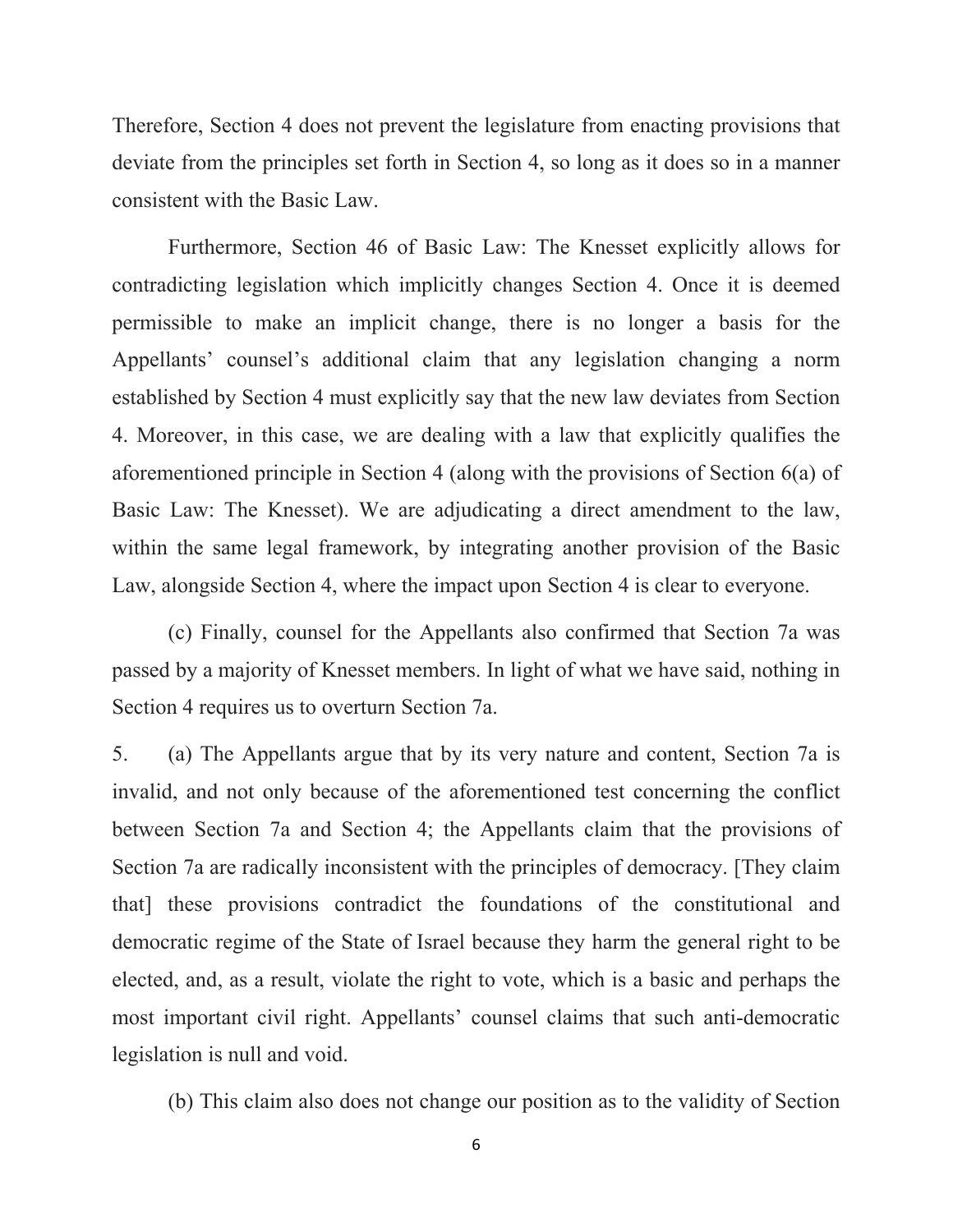7a. The accepted principles of this Court do not allow it to invalidate legislation passed by the Knesset, except in cases formally challenging the procedure by which the law was adopted (*See, e.g*., HCJ 98/69). In this context, I see no reason to address this constitutional argument in depth. I would add though, that as far as I am concerned, this argument is essentially the same as the previous one comparing Section 7a and Section 4.

6. Furthermore, the Appellants argue that Section 7a is invalid and inapplicable because of its internal contradictions, its vagueness and ambiguity. These claims require an analysis of the text of Section 7a, which will be addressed later on in this decision. We begin with a few words about what preceded the enactment of the provision, as far as the Court's ruling is concerned.

7. Section 7a was enacted in 5785 in response to this Court's decision in EA 1/65 *Yardor v. Chairman of the Central Election Commission for the Sixth Knesset*, IsrSC 19(3) 365 and EA 3, 2/84 *Neiman v. Chairman of the Central Election Commission for the Eleventh Knesset*; *Avni v. Chairman of the Central Election Commission for the Eleventh Knesset*, IsrSC 39(2) 225. In EA 2, 3/84, this Court provided insights and comments for proposed legislation meant to limit the right to participate in Knesset elections. It noted that the right to be elected and the right to vote are among the most important basic rights. The right to stand for election is a fundamental political right, which expresses the idea of equality, freedom of expression and freedom of association. Therefore, the existence of this right and its protection is a sure sign of a democratic society. Moreover, some say that the right to vote is incomplete if the right to stand for election is limited, because limiting the right to be elected also reduces voters' rights, and this involves, albeit indirectly, a limit upon the freedom of expression. In EA 3, 2/84, at 278, we said: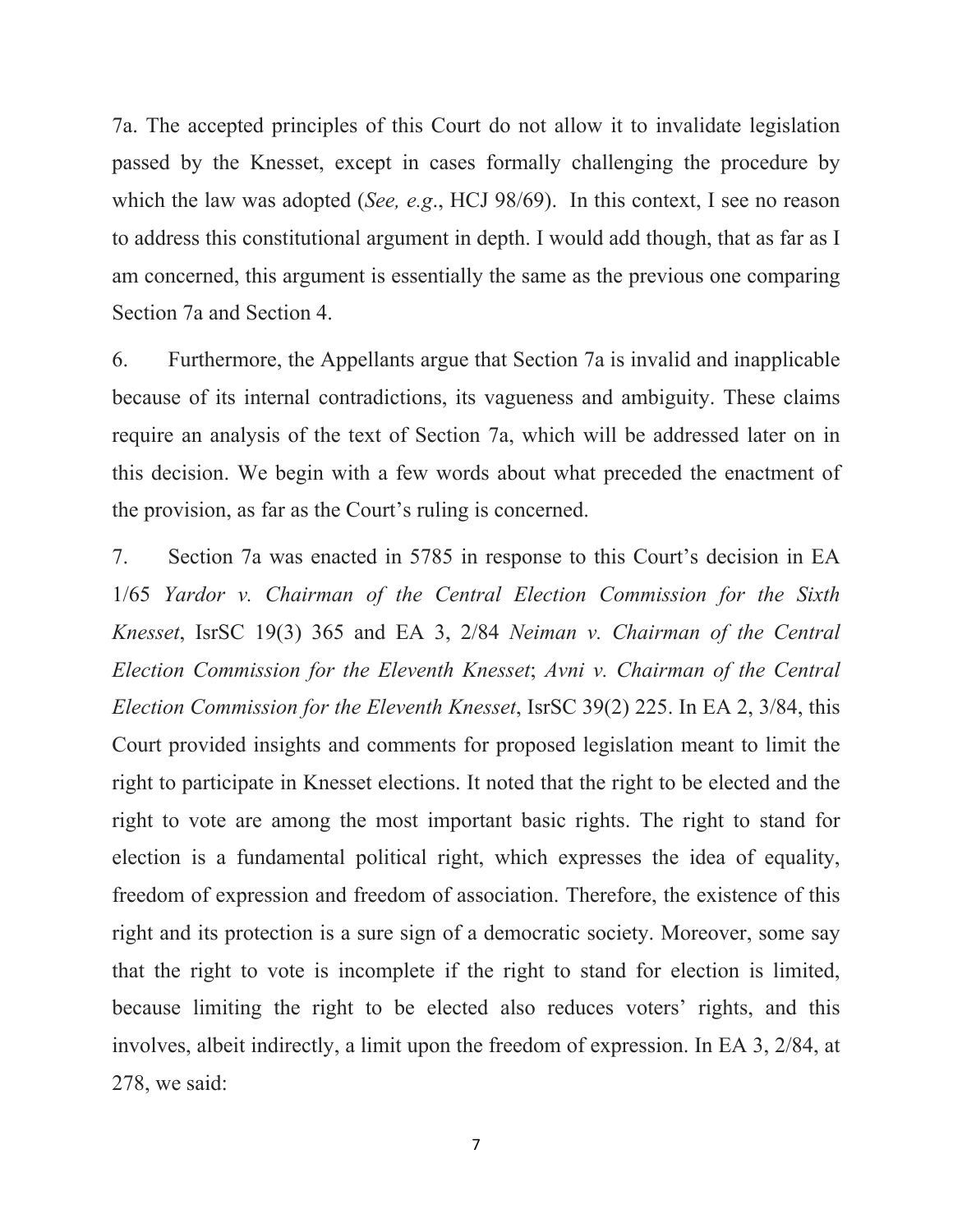The fundamental liberties - including freedom of expression, freedom of belief and equality in competing for public office, are all inherent in our governmental system and, therefore, in our legal system too. In every society one finds a variety of differing views and opinions; in a free society the diversity is manifest, in a totalitarian society the diversity is masked and concealed. Exchange of opinions, clarification of views, public debate, the urge to know, learn and convince - all these are essential tools in the service of every opinion, view and belief in a free society. The act of classifying citizens and distinguishing between them, some of whom are granted rights and others not, contradicts the truth that underlies the freedoms and, in its theoretical essence, manifests the same internal contradiction as does a person who decries democracy while utilizing the rights it confers. Even with unpopular views and opinions must one contend and seek methods of persuasion. Prohibitions and restrictions are extreme devices of the last resort. The premise is that freedom of speech finds prominent expression when accorded also to those whose opinions appear to be mistaken and even dangerous…

The decision then goes on to cite the enlightening quote from Justice Brandeis in *Whitney v. California*, 274 U.S. 357, 377 (1927), which addresses the issue of limiting free speech:

To courageous, self-reliant men, with confidence in the power of free and fearless reasoning applied through the processes of popular government, no danger flowing from speech can be deemed clear and present, unless the incidence of the evil apprehended is so imminent that it may befall before there is opportunity for full discussion. If there be time to expose through discussion the falsehood and fallacies, to avert the evil by the processes of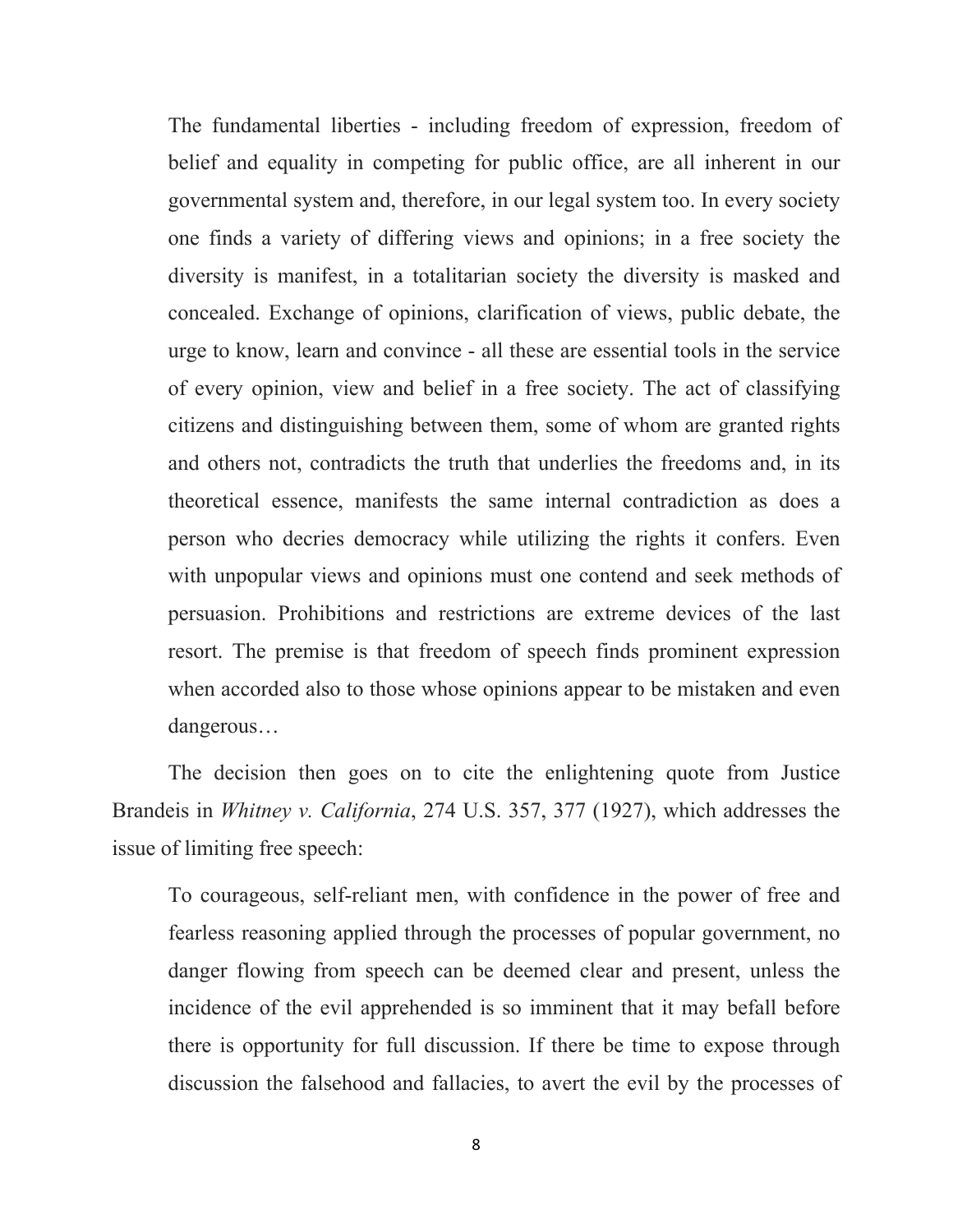education, the remedy to be applied is more speech, not enforced silence.

Basic rights and their application cannot be absolute because of the likelihood that in extreme circumstances the use of such rights by one person will conflict with the constitutional rights of another or may create extreme and immediate danger that must be stopped. However, the authority for establishing general limitations or limitations in specific circumstances rests with the Knesset (HCJ 337/81 *Mitrani v. Transportation Minister*, IsrSC 37, 337).

In other words, limiting these freedoms, including the right to be elected, requires direct and explicit legislation, clearly delineating the limitations without allowing for unlimited discretion on the part of administrative or other authorities. We note, however, that in order to safeguard and honor these freedoms not only is a formal statute necessary, but also the establishment, within the statute, of the standards by which these powers can be activated. Such statutes must have two essential components. The first expresses the fact that formal authority has been granted, and the other clearly defines the circumstances in which such authority can be exercised.

It was stressed that the possibility that legislation limiting the right of parties wishing to harm the very existence of the State to participate in elections (*see* EA 1/65) is not, theoretically, difficult in principle; however, as one seeks to expand the number of parties excluded from the elections, the ramifications of such legislation upon the continued existence and realization of our basic democratic foundations will necessarily grow as well.

8. (a) The Basic Law, as amended by Section 7a, must be interpreted textually and within its context and on the basis of its purpose (*See* A. Bendor, *The Right to be a Candidate in Knesset Elections*, 18 MISHPATIM 269 (5748-49)). Note that while we have expressed different approaches in the aforementioned decisions,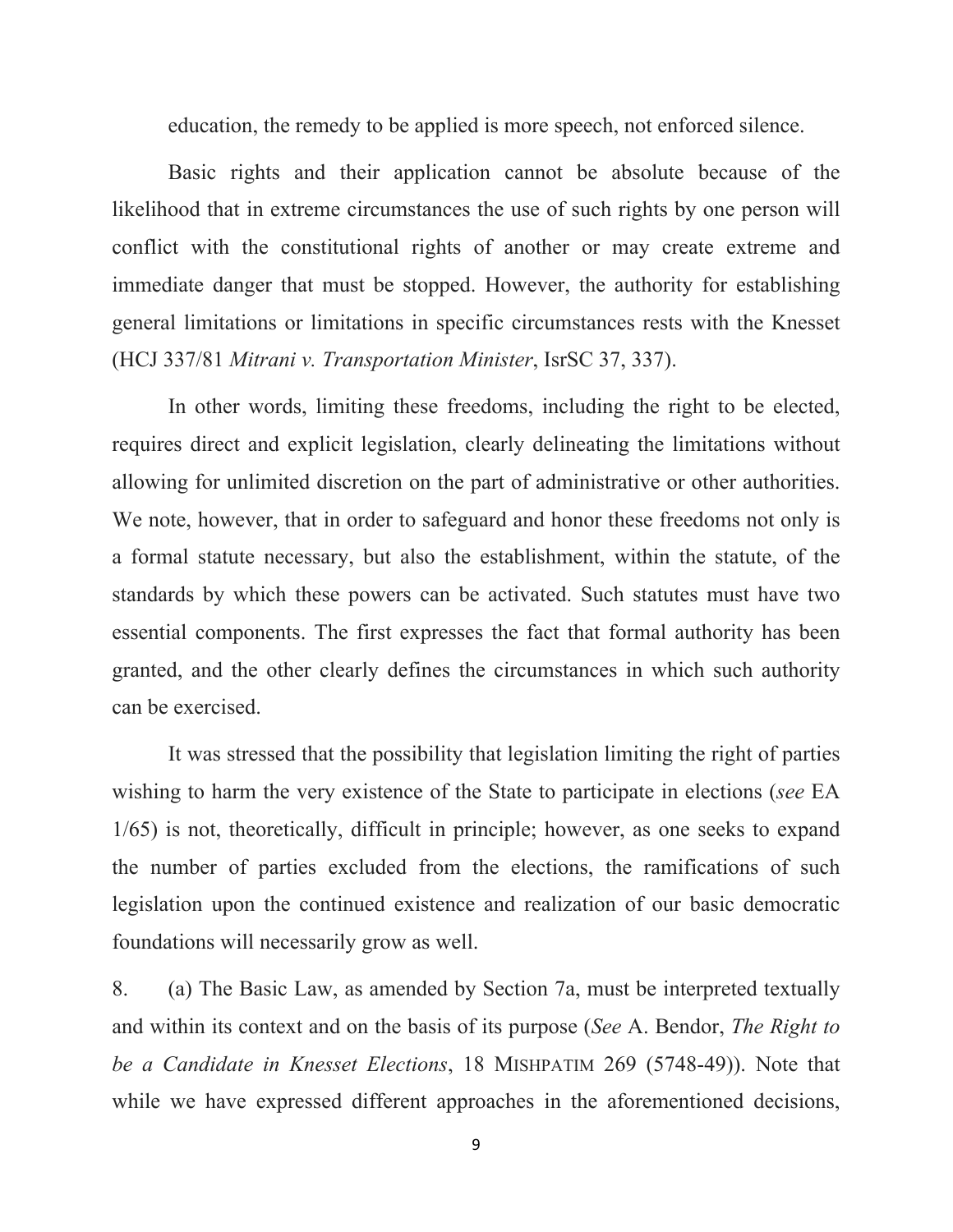here, the explicit intent of the legislature prevails, especially because we are dealing with legislation that was enacted pursuant to a detailed ruling of this Court.

(b) The beginning of Section 7a refers to the sources from which indication of the negative behavior described in subsections (1), (2) and (3) can be inferred. In that context, the legislature refers to goals or actions. This means that we are dealing with the political party's outlook and opinions which express its goals or, alternatively or additionally, the party's conduct which demonstrates and reflects its character. A party's objectives can generally be derived from its formal platform or from its advertisements, speeches or opinions expressed within political frameworks.

(c) The legislature added that the three grounds for disqualification, outlined in subsections (1) to (3), can be expressed either explicitly or implicitly. The terms "explicit" and "implicit" includes that which is clearly expressed and that which can be derived from the circumstances or concluded from a stated goal or action that, by itself, are not blatant expressions of unlawful conduct or intent pursuant to subsections  $(1)$ ,  $(2)$  or  $(3)$ .

(d) In setting forth the principles of Section 7a, the legislature did not require the existence of clear and present danger, the probability of danger arising from the objectives and conduct of the party in question, or any similar test that looks to the connection between the condemned action and the possible results. Through this, the legislature changed the legal status until the enactment of Basic Law: The Knesset (amendment no. 9).

(e) Section 7a deals with objectives and conduct, but it does not become, as a result, a technical provision that takes effect only in certain circumstances without any interpretive guidelines. The essence of such a matter, the limitation of a basic constitutional right, inherently carries a standard of interpretation that must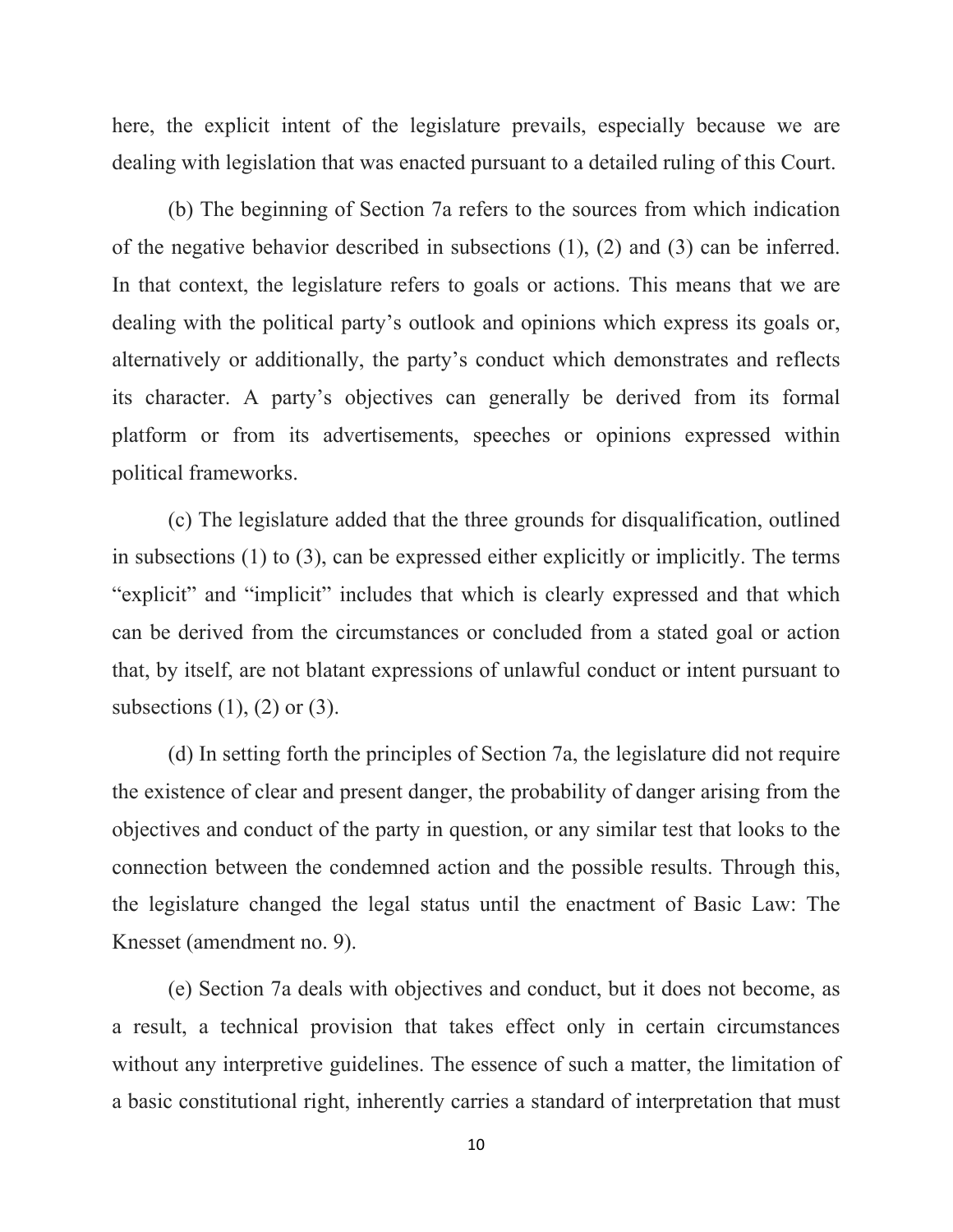be strict and narrow, and Section 7a should be reserved for only the most extreme cases. This interpretive approach does not conflict with the statute, but is rather a result of a proper understanding of the purpose of the statute, which does not seek to limit freedoms, but to protect them against actual danger. In other words, [Section 7a] should be applied in a way that takes into account the great weight given to our fundamental liberties.

(f) As previously mentioned, [Section 7a] includes both objectives and conduct. When we refer to "objectives" we mean ideological goals that the political party in question wants to implement and that reflect the party's primary platform. As we understand it, the Section refers to objectives and conduct that reflect the character of the party, and those that flow naturally from the party's identity. The authority granted by Section 7a is not intended for marginal matters whose realization would be insignificant and inconsequential. Subsections (1) to (3) refer to dominant characteristics that are central to the aspirations or to the actions of the party characteristics that represent the reason for the party's establishment and because of which the party wants to be elected. [We refer to] a platform or behavior that is prominent and typical of such a party, though it is certainly possible that they will be accompanied by other objectives and conduct as well. In any event, the facts should indicate that the objectives or conduct, as stated in Section 7a, are central among the objectives and conduct of the political party in question and that there is intent to implement the objectives and realize their [goals].

All this concerning the objectives and conduct must be clearly seen, and there must be no doubt that it falls under the categories specified in subsections (1) through (3). This also applies, mutatis mutandis, to the interpretation of the term "implicitly." As noted, the meaning of that provision is that at times, we can derive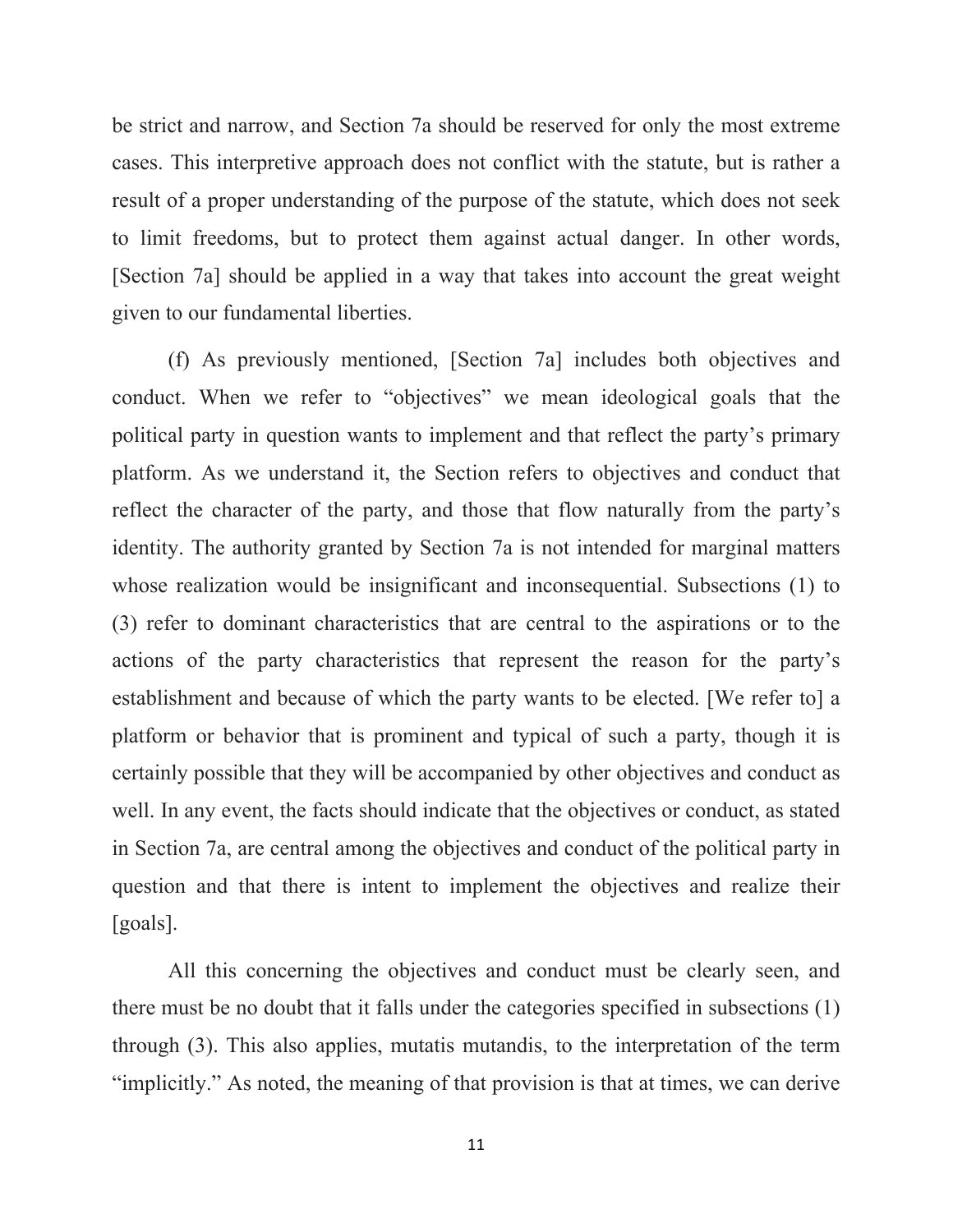the objective from the circumstances that demonstrate the true nature of a particular action without an accompanying explicit declaration or statement. Sometimes we can arrive at a conclusion through logical reasoning even without an explicit declaration. On the other hand, the expression "explicitly" refers to clear and declared matters. However, even when arriving at a conclusion based on implicit data, the final conclusion must be clear and unequivocal that the behavior in question is included in subsections (1) through (3); that the trait is among the dominant characteristics of the party; and that it intends to act upon its objectives. Once again, the evidence in such a case must be clear, unequivocal and convincing.

9. (a) Section 7a lists three main points: denying that the State of Israel is the national homeland of the Jewish people, denying the democratic nature of the State and incitement to racism.

(b) As we have mentioned, Adv. Papo claims that there is an internal contradiction between subsections (1) and (2), since denying the democratic nature of the State (subsection (2)) can stem from the desire to maintain the State as the state of the Jewish nation (subsection (1)). Under this approach, the desire to be loyal to one of the stated goals that the legislature wishes to protect can also be what causes a party to be disqualified. Furthermore, within his critique of Section 7a, he argues that the term "democratic" in subsection (2) and the term "racism" in subsection 3 are not properly defined.

(c) The democratic nature of the State of Israel has been well established since its founding. This is clear from the language of the Declaration of Independence itself, which expresses the basic foundations of the State until this day (HCJ 73, 78/53 *Kol Am, Ltd., Al-Etihad Newspaper v. Interior Minister*, IsrSC 7, 781, 784; *see also*, Dr. Z. Segal, *Israeli Democracy, Constitutional Principles in*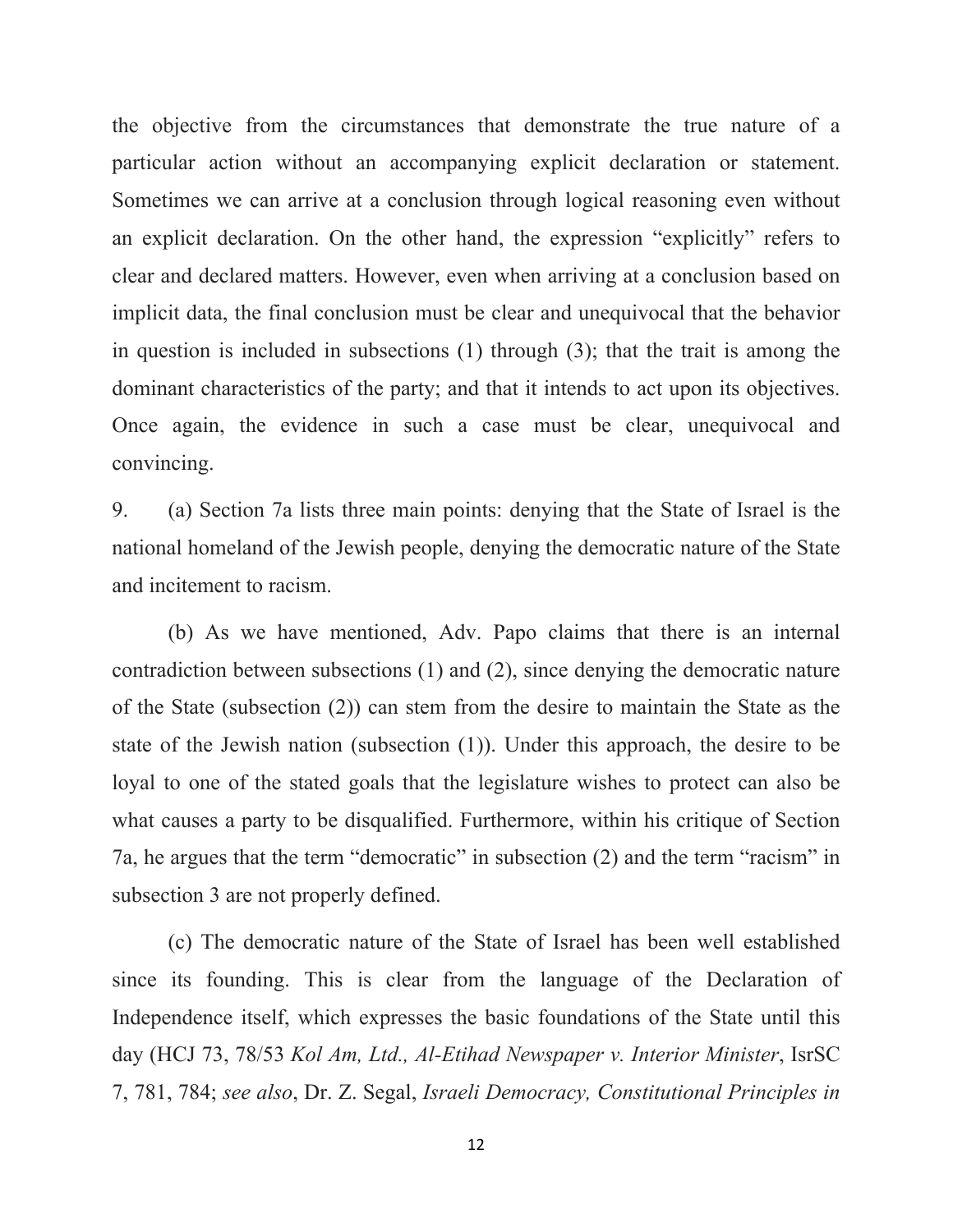*the Regime of the State of Israel*, at 262, (Ministry of Defense, 5748)).

The democratic concept as well as its implementation is reflected by the government and the legal and practical status of the State's citizens and residents and, among other things, the principle of the rule of law, which includes equality before the law. The characteristics of democracy flow through the State's political, social and cultural makeup. A great expression of this is the guarantee of basic rights and freedoms.

(d) The establishment of Section 7a expresses the desire of the legislature to block, in the most extreme cases, activities that intend to uproot the basic principles of the State. As stated in HCJ 620/85 *Mitri v. Speaker of the Knesset*, IsrSC 41(4) 169, 210:

The purpose of Section 7a is to create a separation between legitimate parliamentary activities and actions of the type described by the statute. It is as if it states that Knesset members are not allowed to take part in parliamentary positions adopting such objectives or conduct.

The history of the Jewish people is the basis for why we see the importance of eliminating racism, so much so that an explicit prohibition is enshrined in our constitution.

10. There are no real grounds for the claim that there is a contradiction between the different subsections of Section 7a. The existence of the State of Israel as the State of the Jewish people does not change its democratic nature any more than the French nature of France changes its democratic nature. The main point expressed in subsection (1) does not take anything away from the [main point of] subsection (2), as both provisions can exist harmoniously.

The lack of such conflict has already been emphasized by President Agranat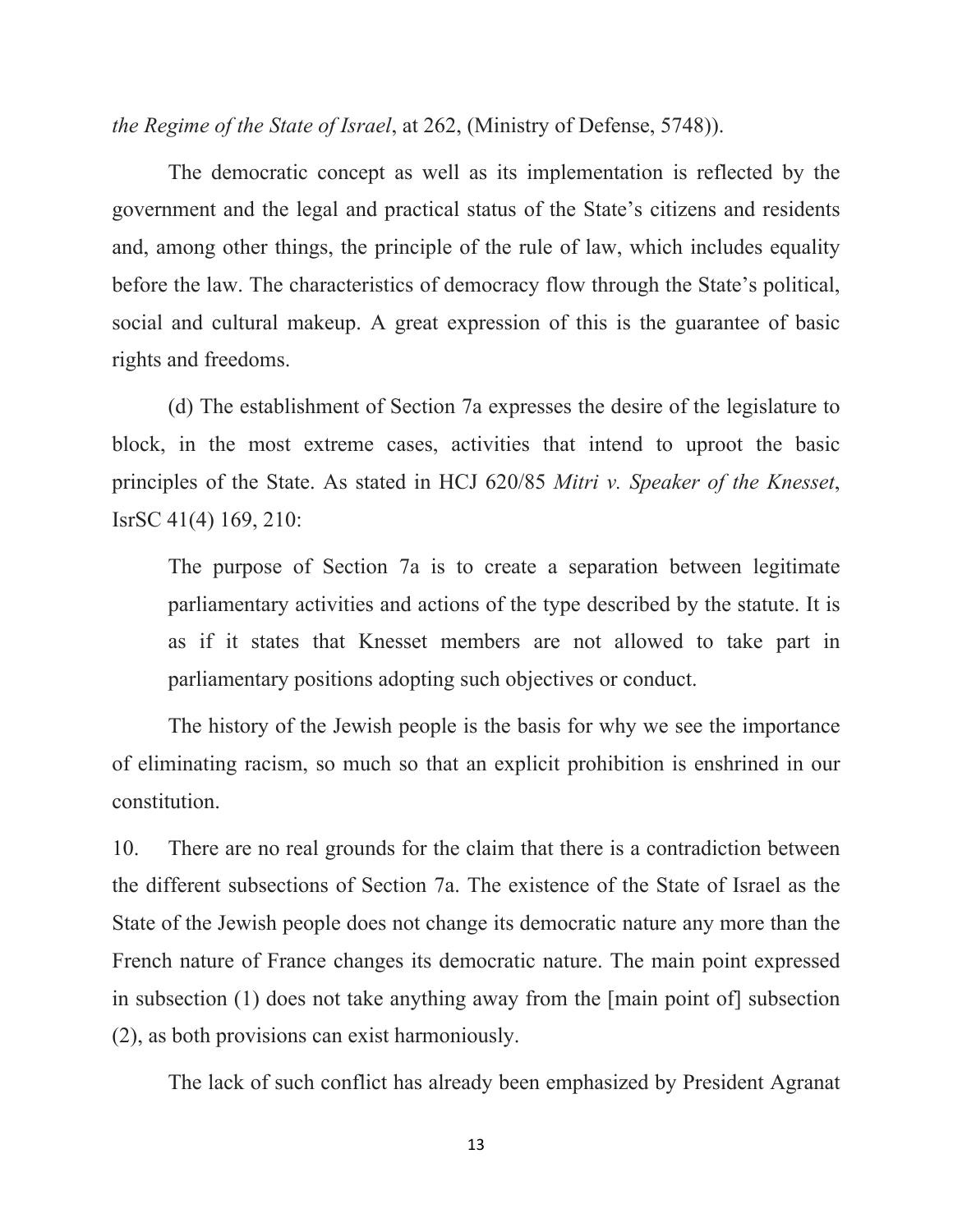in EA 1/65 at 385:

There is no doubt, as the Declaration of Independence has already made clear, that not only is Israel a sovereign, independent state, which seeks freedom and is characterized by a government of the people, it was also established as a "Jewish State in the Land of Israel." The State was established, first and foremost, by virtue of "the natural and historical right of the Jewish people to live as any other people in its own sovereign state, and its [establishment] was the realization of the yearning of generations for the redemption of Israel."

My colleague, Deputy President Elon also addressed this matter in EA 2, 3/84 at 297:

> The democratic character of the State of Israel found expression in the Declaration of Independence, which speaks of ensuring complete equality of social and political rights to all its inhabitants irrespective of religion, race or sex, and guaranteeing freedom of religion, conscience, language, education and culture. These principles serve as our guiding light. The Jewish character of the State of Israel [is expressly found] in the Declaration of Independence in the very definition of the state as a Jewish State, and not merely as a state of Jews, in the opening of its gates to Jewish immigration for Ingathering of Exiles (as was expressed later in the Law of Return, 5710-1950), and so on. These principles likewise serve to guide us. This constellation of principles forms part of the Jewish state's special make-up. Prominent Zionist thinkers of all trends and streams, Jews of varying world outlook, citizens of the State of Israel of different ethnic and religious belonging, have all reflected upon and continue to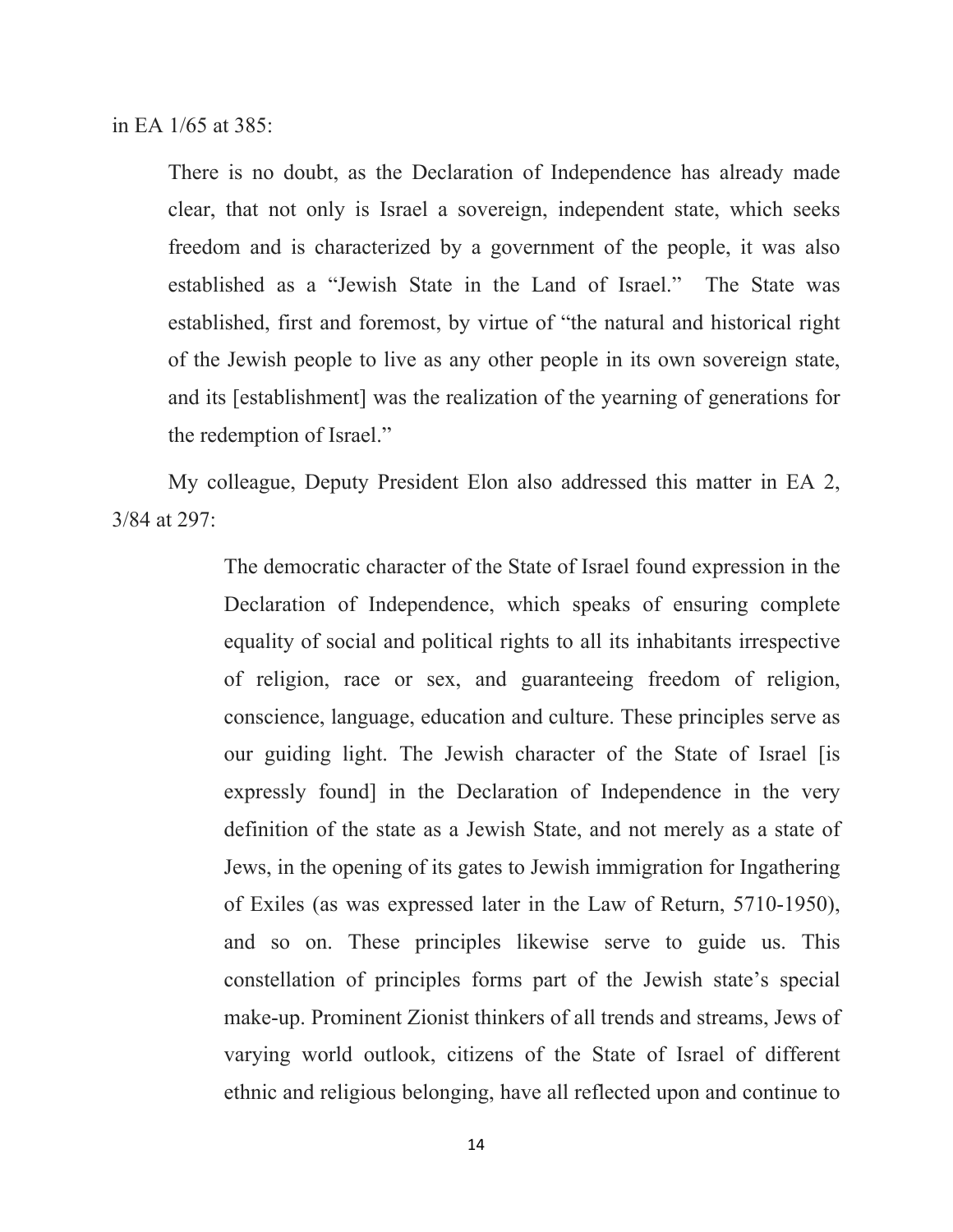debate the practical significance and application of the principles of the Declaration of Independence in the Jewish state.

The Appellants' attempt to demonstrate a contradiction between subsections (1) and (2) is doomed to failure even if we apply it to the purpose of the legislation. Each subsection is self-sufficient and exists alongside the other. Not only is there no contradiction between them, but we also cannot assume that the legislature intended for one of the provisions to diminish the illegal nature of an objective or conduct just because a party wishes to advance one provision that the legislature wishes to protect at the expense of another. To illustrate, from the wording of Section 7a it seems that incitement to racism (a term we will discuss further) can disqualify a party from participating in an election, even if the incitement is supposedly driven by the will to maintain the State of Israel as the state of the Jewish nation. The desire to maintain the State, as stated in subsection (1) cannot serve as a license for racism. The presumption of the legislature, with which we agree, is that it is possible for the State of Israel to be the state of the Jewish nation without inciting racism.

#### 11. Subsection (2) addresses the democratic nature of the State.

There is no reason for us to fully define the term "democracy" in this context. The question before us does not require this, and it will suffice to address the implication of the Appellants' objectives and conduct upon a citizen's right to vote and be elected, which undoubtedly stems from the democratic nature of the State; and, all the more so when such objectives and conduct are part of a campaign that aims to harm the equality that exists between citizens in both rights and stature.

We already stated that the right to vote and to be elected is one of the foundations of a democratic regime, and, in this context, there is no reason to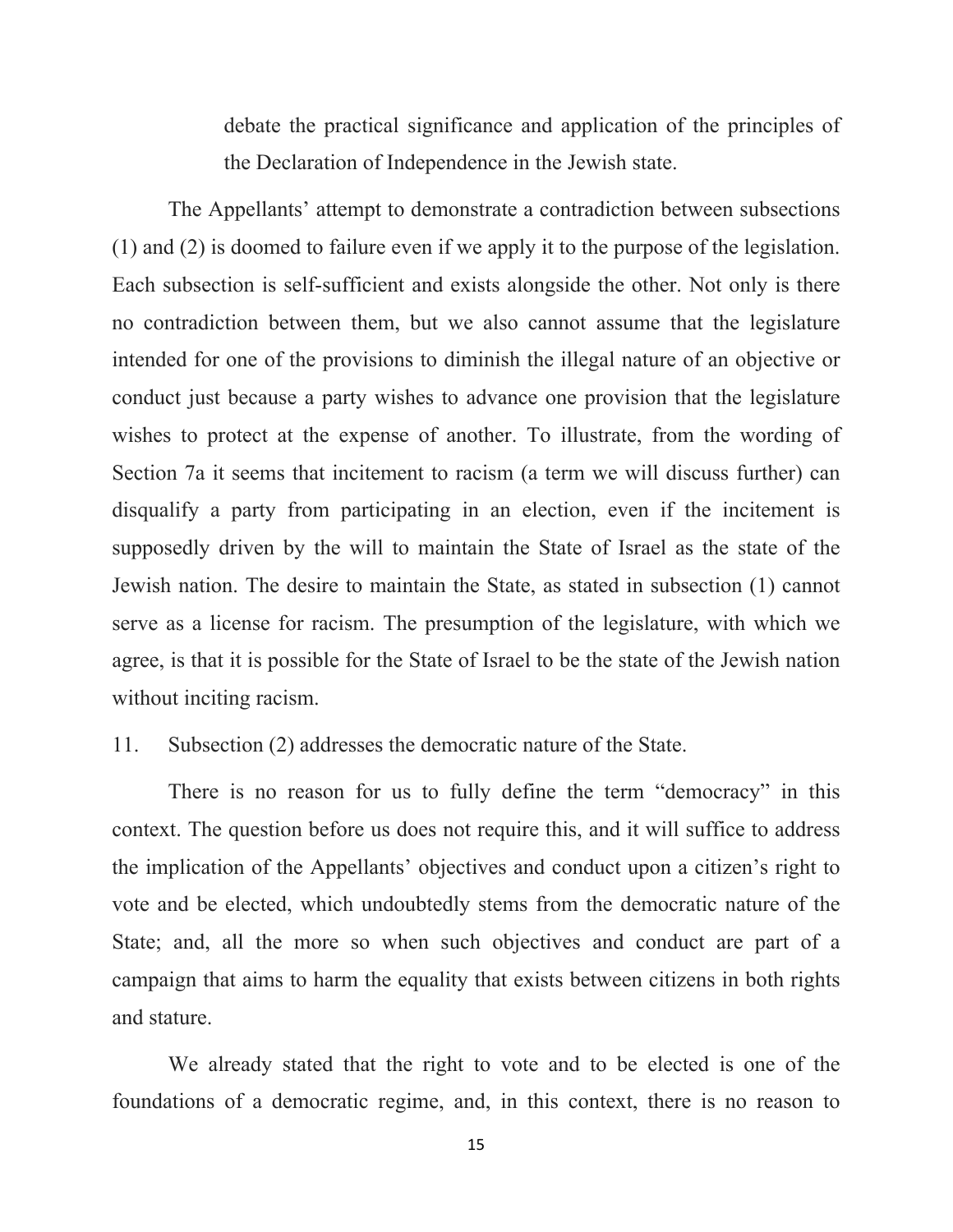expand upon this.

12. (a) Indeed, Section 7a does not define the term "racism."

When amendment 12 to the Basic Law: The Knesset was proposed, another bill, 5745/1985 amendment 24 to the Penal Code, was proposed as well. This second law was passed in the Knesset, although slightly after the amendment to the aforementioned Basic Law and is now part of Section 144a-144e of the 5737/1977 Penal Code. As explained in the comments for the then-proposed amendment 24 to the Penal Code, because incitement to racism has become a troubling phenomenon, there is an educational need to amend the Penal Code to explicitly prohibit incitement to racism, instead of settling for the more general prohibitions that were listed in Sections 133 and 134 of the Penal Code. The 5746/1986 amendment 20 to the Penal Code includes a definition of the term "racism," and this is what is says (Section 149a of the Penal Code):

Racism is the persecution, humiliation, degradation, open hatred, hostility, or violence, or causing strife for a certain group or portions of the population because of their color or their membership in a certain race or nationalethnic origin.

No other law defines the term in question.

Additionally, the attorney for the Appellee, Assistant Attorney General Dorit Beinish, has brought to our attention the 1966 Convention on the Elimination of all forms of Racism as well as foreign criminal laws defining the term "racism."

(b) As we have mentioned, the legislature has not defined the term "racism" in the Basic Law: The Knesset, and I do not believe it is necessary to come up with an exclusive definition of the term. For our purposes it suffices to determine whether the objectives and conduct in question are included in the term in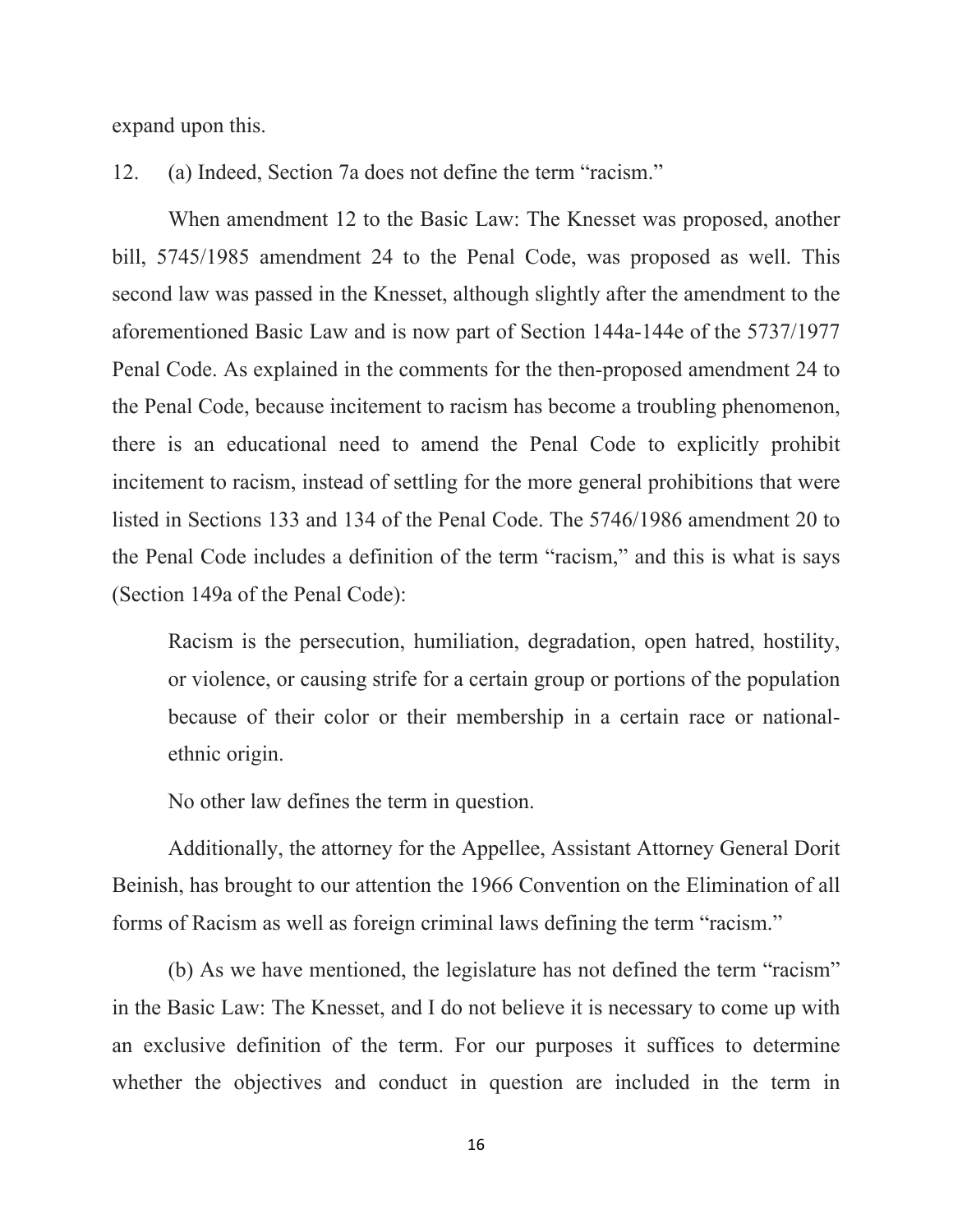question. I believe we can look, inter alia, to the definition in Section 144a [of the Penal Code] to identify some of the characteristics of the aforementioned phenomenon in judging the nature of the objectives and conduct of the Appellants.

Section 144a of the Penal Code includes a definition for the term "racism." At the beginning of the section its states that the two definitions in it refer to "this article," which directly refers to Chapter 8, Article 1(a) of the Penal Code. Nevertheless, I see no reason for us not to use this definition in order to help us understand Section 7a of the Basic Law: The Knesset, without creating an exclusive list. The amendments to the Basic Law: The Knesset and to the Penal Code were proposed at the same time to further the same goal, namely, for the first time, to combat racism in different ways. The two amendments are explicitly *in pari materia*, meaning that they are meant to prevent the same behavior, and only differ as to where they apply. One of the amendments was enacted to fill a legislative void found by this Court (first mentioned in EA 1/65, and then in EA 3, 2/84), and the second amendment was enacted to stress the wrongness of racism by making it a separate crime listed in the Penal Code.

While we accept that a term can be interpreted differently for different pieces of legislation, they are all influenced by the legislative context and the purpose of the law (*See* CA 31/63 *Feldberg v. Director of Tax Law Relating to Land Value Increase*, IsrSC 17, 1231, 1235; HCJ 442/71 *Lansky v. Interior Minister*, IsrSC 26(2) 337, 349). There is no contradicting rule of interpretation compelling the interpretation of a term differently than the way it is interpreted in other statutes (HCJ 441/86 *Masada Ltd. v. Appraiser of Large Factories*, IsrSC 40(4) 788, 798 note b).

The fact that a definition is created for the needs of the statute in which it is found, does not prevent us from interpreting the term by using its definition in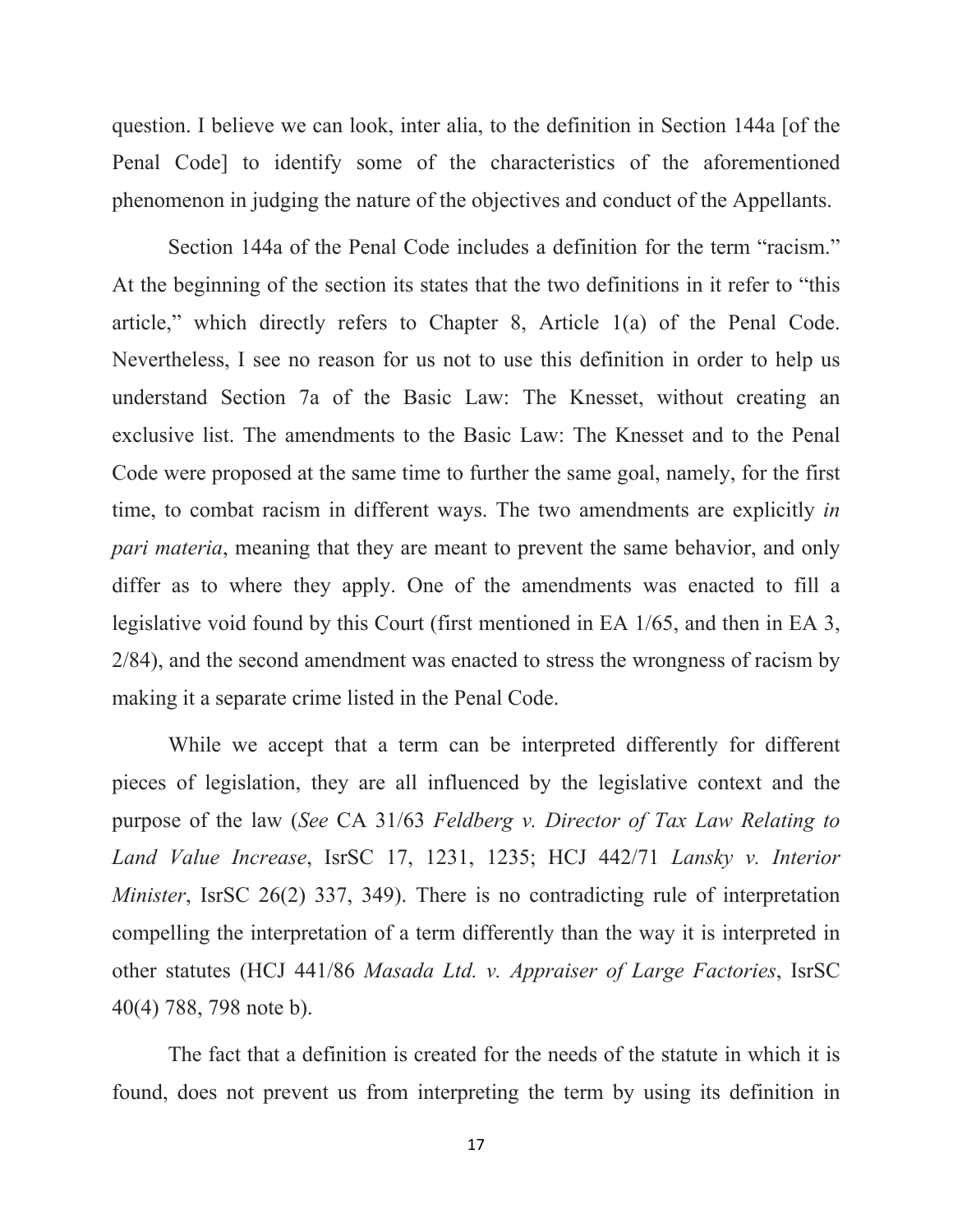another statute, when the definition is applicable under the circumstances, regarding its subject, context and legislative purpose (CA 341/80 Eili v. Sasson, IsrSC 36(3) 281).

(c) Adv. Papo claims over and over again that the term "racism" refers only to differentiations and distinctions based on biological features that distinguish between different races of people.

This claim is unfounded. As we have seen, the Penal Code definition of the term also refers to unlawful acts, as defined there, against people of different national origins. Likewise, the International Convention on the Elimination of All Forms of Racism and legislation in other countries, including Austria (section 283 and 302 of its 1974 penal code), Belgium (1981 law), Bulgaria (section 35 of their constitution and section 196 of its penal code), Denmark (section 266(b) of its penal code), Finland (chapter 13, article 5 of its penal code) and France (sections 72-545 of its 1972 Law Against Racism), as well as other examples. Different forms of persecution based on nationality are widely accepted today as a form of racism.

(d) Adv. Papo also claims that "incitement" is not listed among the prohibited actions in the provision defining racism. To support his claim, he turns to the Knesset debate regarding the suggestion to include incitement in the definition in the new Section 144a of the Penal Code, but notes that the suggestion was ultimately not accepted.

I do not see how the [Knesset] debate helps us interpret Section 7a. Subsection (3) explicitly mentions incitement; therefore, there can be no doubt that in the context, the legislature refers to incitement. Furthermore, even in the case of the Penal Code, such a claim cannot stand because the criminal offense (unlike the definition of "racism") explicitly refers to publicizing with the intent to incite.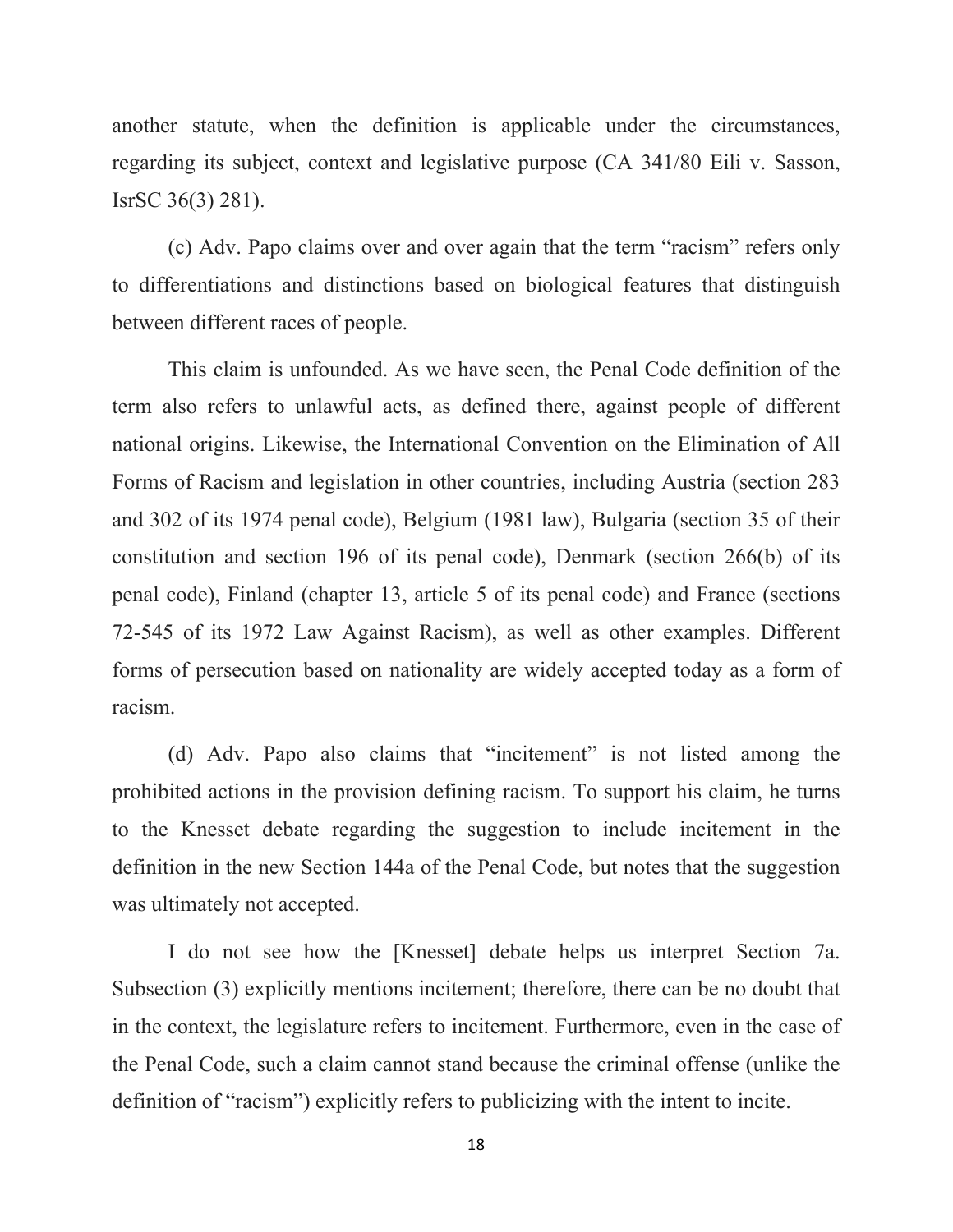13. We now turn to the Appellants' claims against the decision of the Central Election Committee. Adv. Papo first raises a formal claim against the validity of the decision (absent a reason); second, he challenges the validity of the considerations taken into account by the members of the committee; and third, against what he claims is the wrongful application of the law to the concrete facts brought before the committee.

14. (a) We quoted the reasoning of the Central Election Committee in paragraph 1 above. The Appellant's objection is based on the argument that in the specific set of circumstances before us, the committee is bound by the Administrative Procedure Amendment Law (Statement of Reasons) 5719-1958 and is obligated to provide detailed reasoning for its decisions. Because it did not do so, its decision should be nullified.

(b) The 5719 law is not relevant to this issue because of those entitled to a reasoned response, [who, in this case, are those seeking a disqualification], and in light of the definition of the term "public servant" under Section 1 of the law.

(c) The question of when the Knesset plenum or a Knesset committee must provide a reason for its decisions has been addressed by this Court in HCJ 306/81 *Flatto-Sharon v. Knesset Committee*, IsrSC 35(4) 118, and this judgment also applies to decisions made by the Election Committee. As then-Deputy President Y. Cohen stated (at 133):

The decision of the Knesset committee regarding the suspension did not provide any reasoning. I see no problem with this, as we are dealing with a body made up of various members, each of whom certainly had their own reasons. The decision is a reflection of the collective will of the members who voted in favor. To a certain extent we can find out the reasons by examining the transcripts of the hearings before the committee…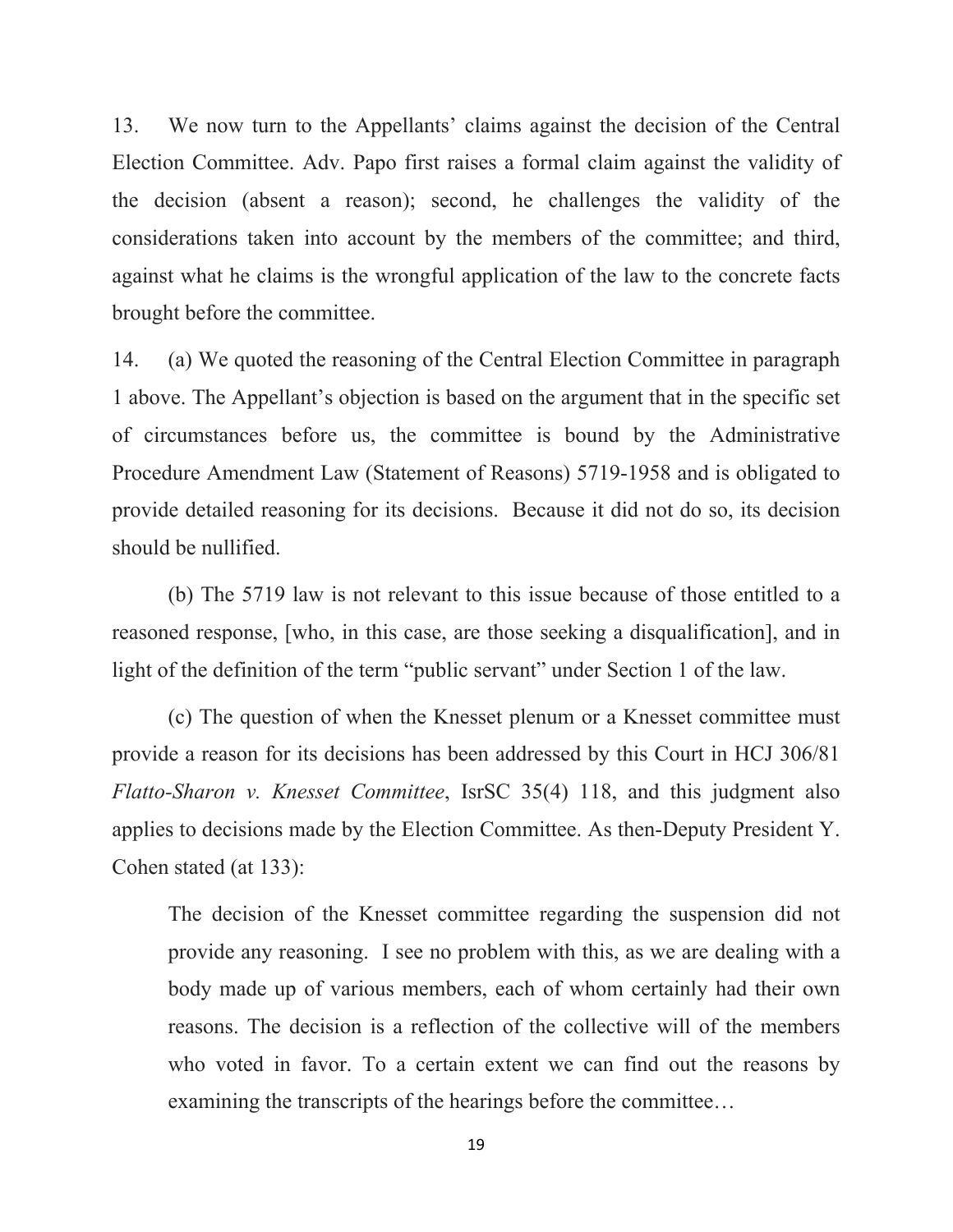This issue came up again in HCJ 620/85 where my honored colleague, Justice S. Levin said (*Id*. at 285):

…When we refer to a collective body such as the Knesset, which has no requirement to rationalize its decisions, we can, to a certain extent, understand its considerations by examining the transcript of its hearings (HCJ 306/81).

We also have all the information that was before the committee, including transcripts from the hearings in which the members stated their reasoning. Included in the transcripts are the exhaustive and well reasoned summaries of the committee's chairman. Thus, we see that the reasons and the background of the committee are available to us and to the Appellant.

(d) There can be no doubt that, practically speaking, the underlying reason for the committee's decision can be understood, and that the Appellant was well aware of it. When informing the Appellant of its decision, the committee cited the paragraphs of Section 7a that it believed to be relevant to the matter and notified the Appellant of its right to appeal the decision as required by the Knesset Elections Act.

(e) Furthermore, as the court hearing this appeal, this Court has the right to reach, based on the material before it, any decision that the Committee could have made (HCJ 86/58 *Boganim v. Chief of General Staff of the IDF*, IsrSC 12, 1653, 1663, note d). Essentially, this Court, hearing such an appeal, has a lot of authority and, in light of this, one reason or another does not hold us back from reaching a decision on the merits.

Therefore, claiming that there is a lack of reasoning in the decision is baseless.

20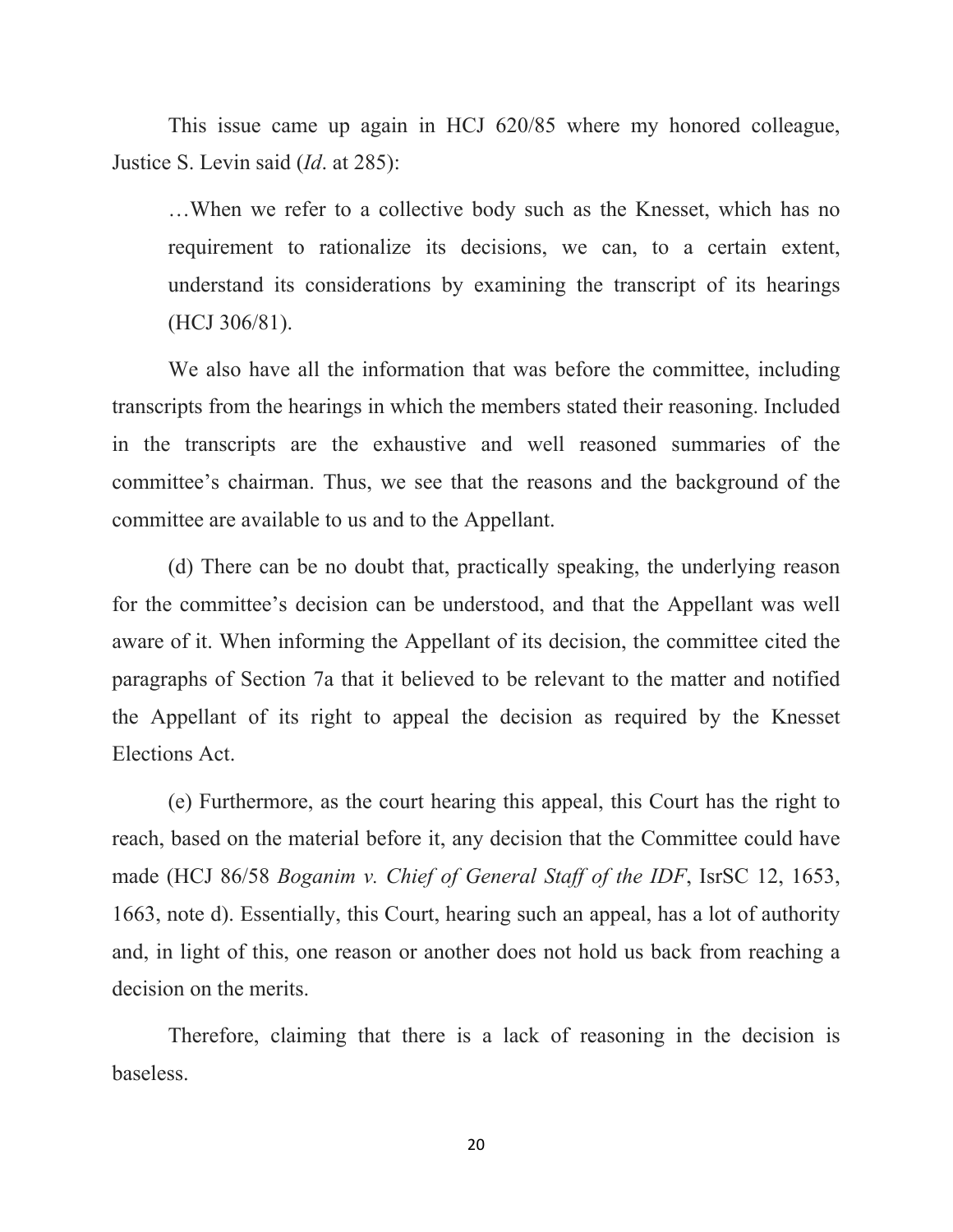15. In EA 3, 2/84, we listed the issues that this Court, as the appellate court, must investigate when reviewing a decision made by the Central Election Committee. They are: whether the proceedings were held in a legal manner, meaning that there was no violation of natural justice; that the hearing followed the procedural guidelines established by the statute applying to the authority or its own regulations; that the decision was rendered by the proper authority, and is consistent with the power of the authority. Additionally, we examine if the deciding body exercised its authority consistent with its purpose; that there was no legal error; and that the decision was not reached deceitfully or influenced by deceit. We must also make sure the decision is supported by the evidence provided and does not violate the law in any way. An authority may only exercise its power pursuant to its purpose. This obligation is made up of several parts, which include: it cannot take irrelevant or external considerations into account; the authority must not fail to take into account any relevant information; the decision cannot be so radically unreasonable that no reasonable authority could ever reach such a decision, and it cannot be proven that the decision was reached arbitrarily.

16. (a) The general claims of Adv. Papo against the decision of the committee are that the committee acted discriminatorily, in bad faith and took into account irrelevant considerations. The discrimination manifested itself from the fact that the committee did not investigate other parties to determine whether or not they are also in violation of Section 7a. Its lack of good faith was expressed, according to Adv. Papo, inter alia, because of the fact that members of the committee came to the hearing prejudiced and with their minds already made up after previously meeting with their respective parties. The irrelevant consideration was the fact that the members of the committee were interested in disqualifying the Appellant's party because their own respective parties stand to gain electorally or because of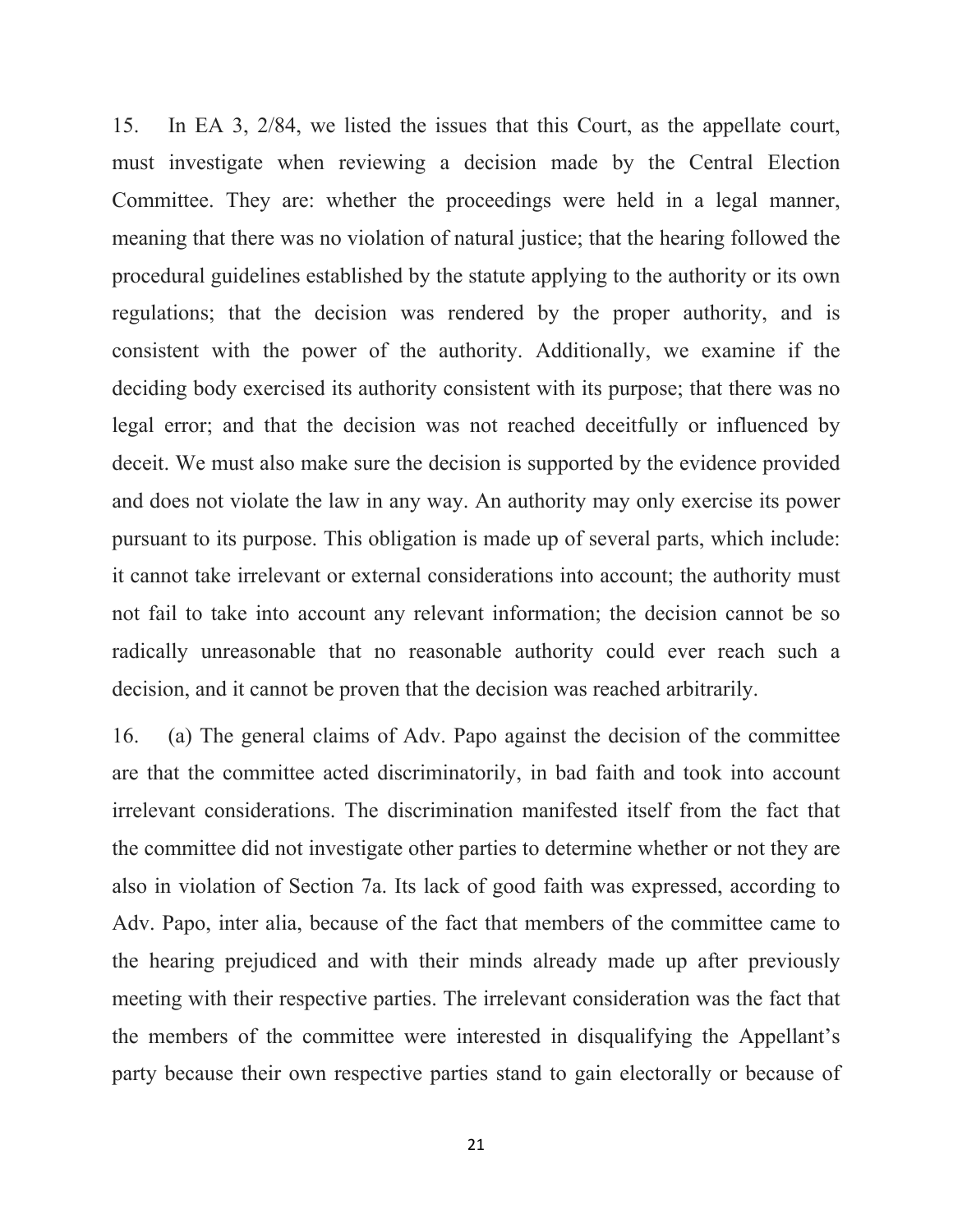the publicity.

(b) The claim of discrimination in the case before us is unfounded. This time, for the first time, there were many requests to disqualify parties, including that of the Appellant, which, asked to disqualify all the other parties. Therefore, from a factual standpoint, there is no basis for the claim that the committee only took up the Appellant's case.

(c) If [the members of the committee] indeed met internally with their respective parties, a claim which has been denied, it would probably reveal a side effect of the statutory arrangement in the Knesset Elections Act, according to which, the Central Election Committee, which is made up of representatives of the parties, is the body that determines whether a particular party is approved or disqualified. In other words, it is a natural byproduct of the political segment of the committee, established to organize the elections and that also has authority pursuant to Section 63 of the aforementioned act, when political activity is at its peak (*See also*, HCJ 731/84 *Kariv v. Knesset Committee of the Knesset*, IsrSC 39(3) 337, 338 (S. Levin, J.); HCJ 620/85 at 242 (Deputy President). In both EA 1/65 and EA 2, 3/84, this Court has pointed out the problem of authorizing a political body to disqualify political parties. As it appears from [the law], the legislature disagrees and has left the current arrangement as is, even after enacting Section 7a. This demonstrates the importance of the right to appeal to the courts, which is guaranteed by the Knesset Elections Act.

Nevertheless, one cannot expect a politicized committee to conduct itself in the same way as a court.

(d) Regarding the claim that the committee members took into account their own interests and that of their respective parties, there has been no evidence from which we could conclude anything more than what we said above regarding the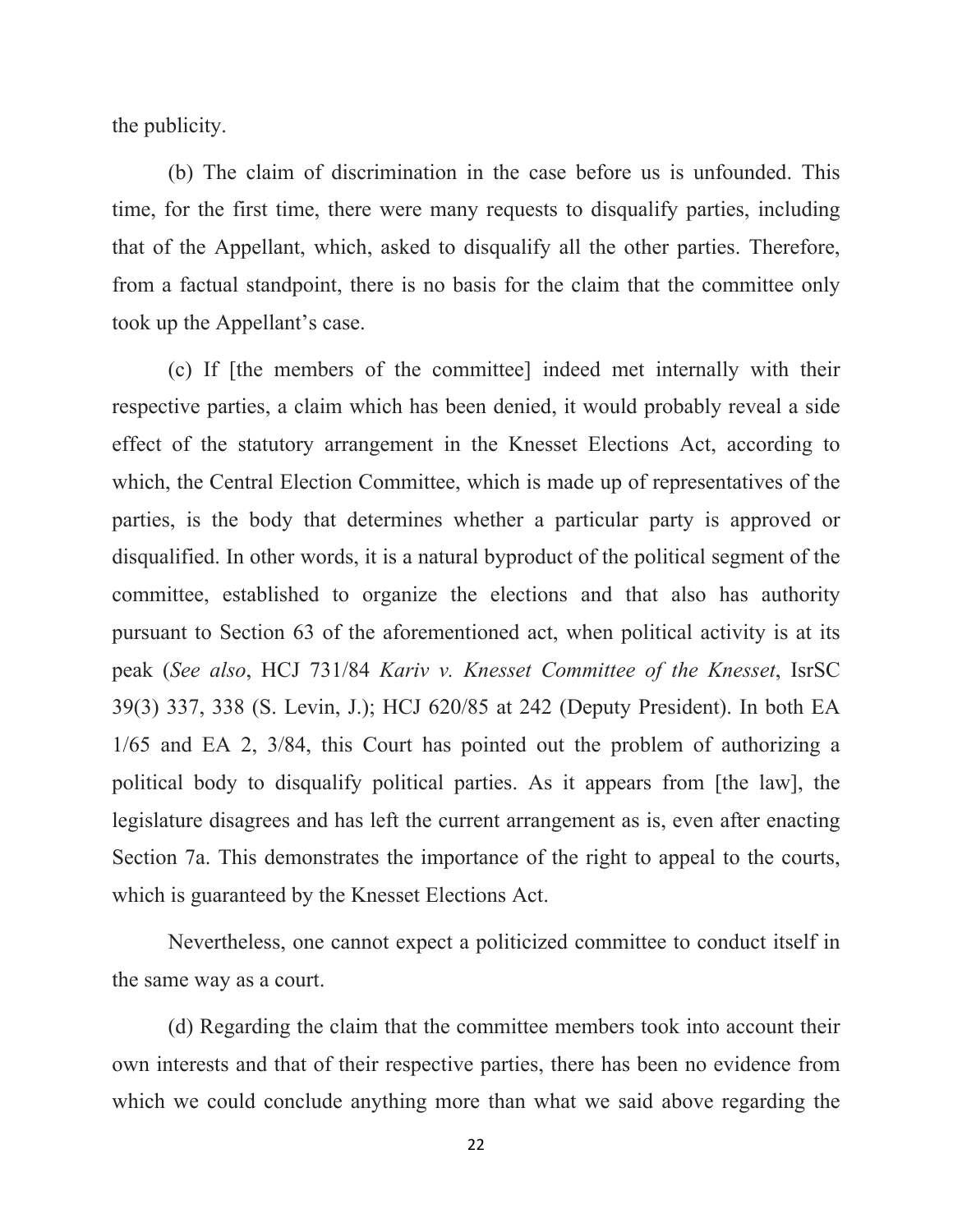allegation of bad faith. All we have are the assumptions and speculations of the Appellants, which, as we have said, are essentially anchored in the structure of the system by which disqualifications are decided. If we find the decision to be just on its merits based upon the information before us, the aforementioned allegations regarding bad faith and self-interest are irrelevant.

17. (a) We turn to the decision of the committee, which was, by a majority vote, to disqualify the Appellant because it is in violation of both subsections (2) and (3) of Section 7a. The Appellant claims, however, that its actions are legal both inside the Knesset and outside of it, and that its goal is to revoke civil and other rights of the Arab population in Israel and to restrict it in order to counteract the demographic balance tilting against the Jewish population. It claims that it is acting within the confines and on the basis of Jewish law. The Appellant also claims that its actions do not constitute racism, because positive discrimination in favor of the Jewish population does not constitute racism against the Arab population.

(b) The general claim of Adv. Papo that we cannot take into account the legal actions of the Appellant (for example, proposing legislation, protesting with a permit, etc.) is unacceptable. When the legislature refers, in Section 7a, to objectives and conduct denying the democratic nature of the State or inciting racism, it did not distinguish between objectives and conduct according to the standard suggested by the Appellant, which distinguishes between legal actions and those which are illegal. The nature and content of an objective or behavior and their results are what make the determination, because the legislature wanted to prevent the occurrences described in Section 7a. Incitement against a portion of the civilian population and calling for their rights to be denied; suggesting that close relationships between Jews and members of another nation be outlawed; calling for discrimination against members of another nation in matters of criminal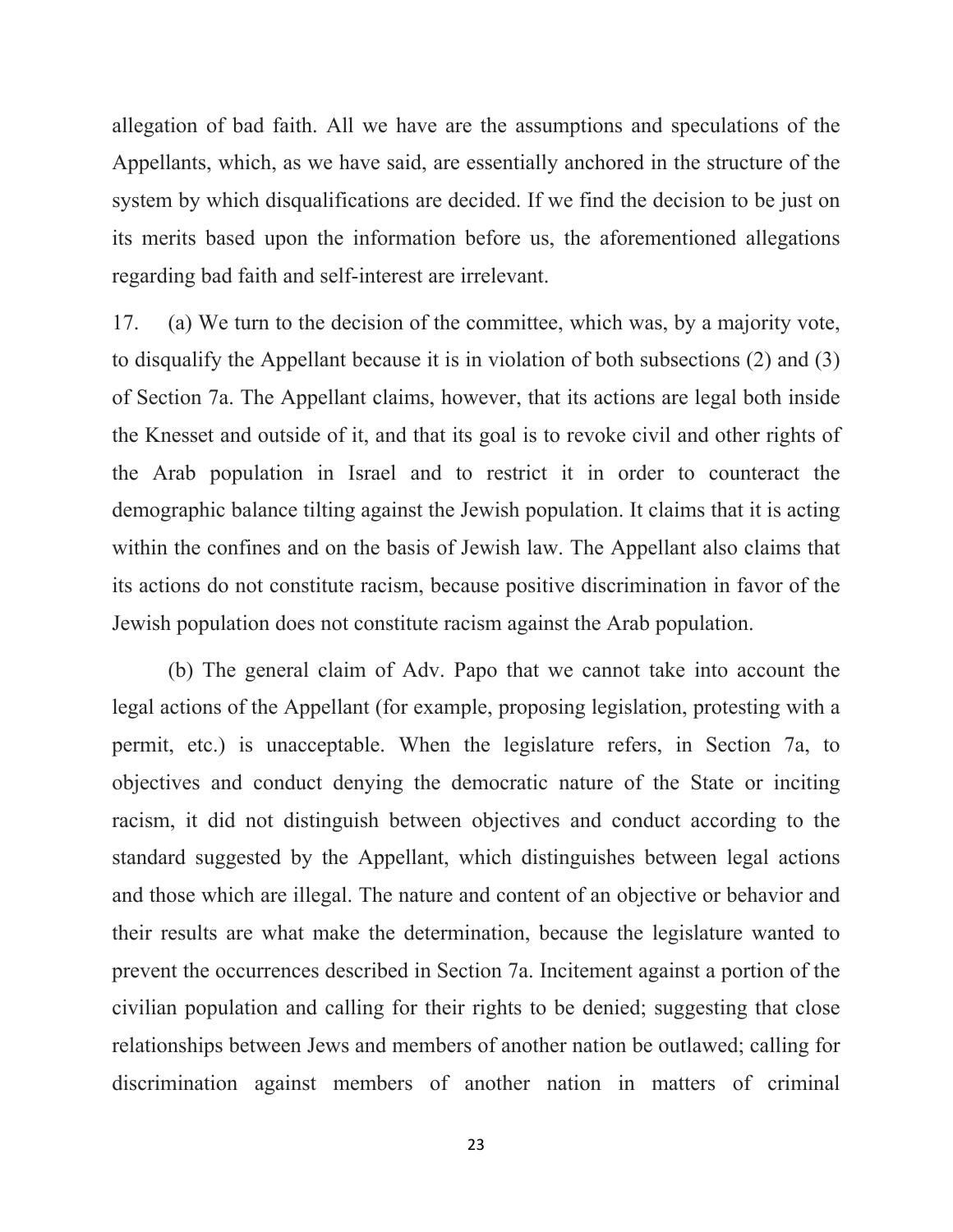punishment; revoking their right to petition the High Court of Justice; separating where they can bathe; revoking their social rights and forbidding them from serving in the army, while hurting and insulting those who already serve – all these actions and anything similar are all clear indicators of anti-democratic or racist acts. The same applies even if these suggestions are stated in a newspaper article which is published with a proper license or if the idea surfaces by way of proposed legislation in the Knesset (HCJ 620/85 at 210).

(c) My colleague, the Deputy President, has already extensively dealt, on the basis of his profound knowledge, with the Appellant's claim requesting recognition that its goals and actions are justified under Jewish law, and dismissed [it] entirely. I will not repeat all of what he had to say on the matter, which is written in EA 2, 3/84 at 298 on, but I will quote a part of his decision (at 301-302):

[Jewish law] define[s] a member of a national minority as possessing the status of a "resident alien" (*ger toshav*) and the only condition that attached to that status was observance of the seven Noachide Laws, i.e., those elementary obligations of law and order which all civilized peoples are commanded to observe, and which the scholars regarded as a kind of universal natural justice (Maimonides, Hilkhot Issurei Bi'ah 14:7; B.T. Sanhedrin 56a; Nahmanides, Commentary to Genesis 34:13; and cf. Elon, op. cit., 183 ff.). A national minority is entitled to all the civil and political rights enjoyed by other residents: "...A stranger and a sojourner shall live with you" (Leviticus 25:35); "Resident aliens are treated with courtesy and loving-kindness as an Israelite, since we are commanded to sustain their life ... and since you are commanded to sustain the life of a resident alien, he is healed gratuitously" (Yad Hilkhot Melakhim 10:12; Hilkhot Avodah Zarah 10:2). And the scholars also said (Deut. 23:17 and Tractate Gerim 3:4):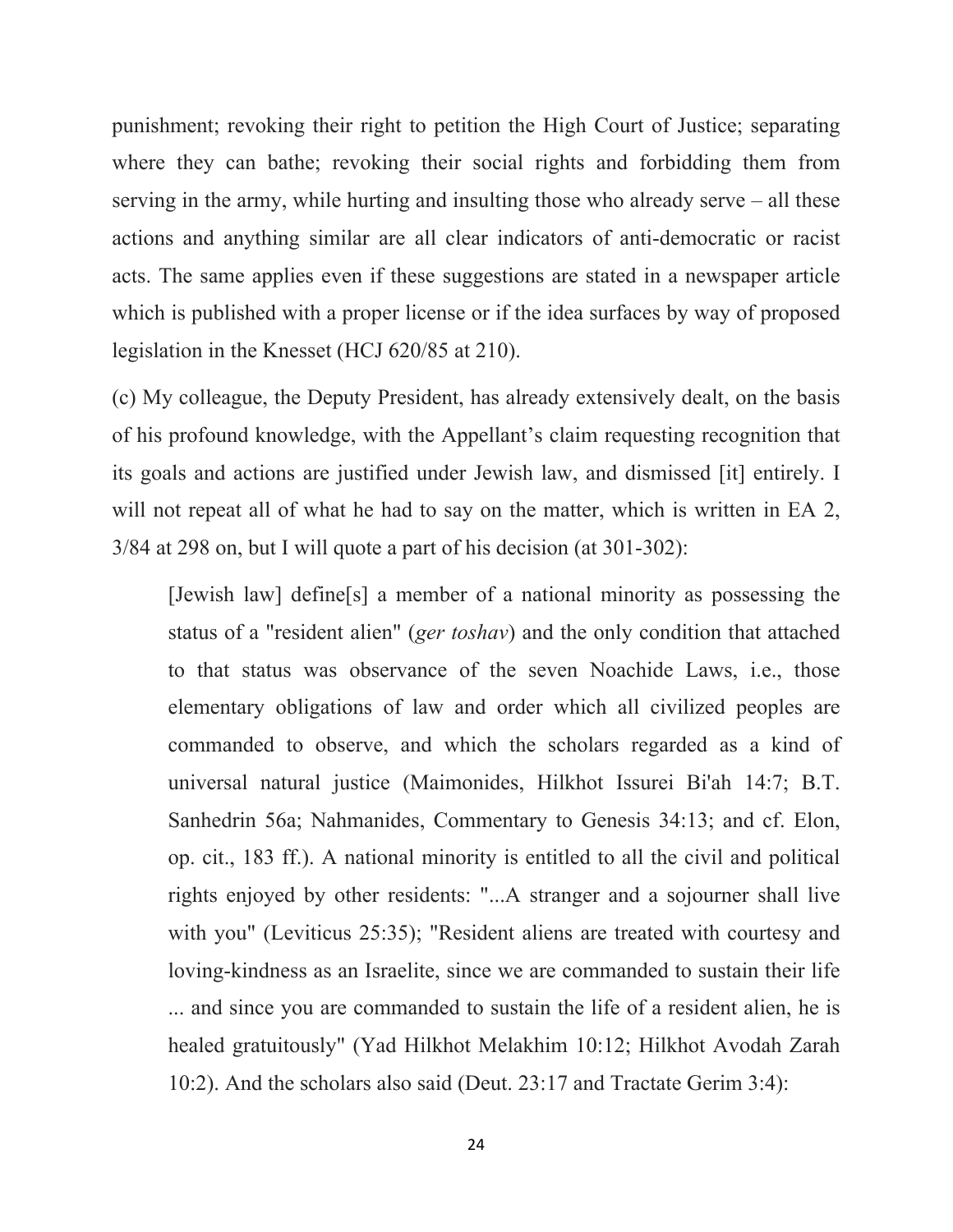A resident alien shall not be settled in border districts nor in poor habitation but in a good residence in the centre of the Land of Israel where he can pursue his skills, as it is written: he shall dwell with you, in the midst of you, in the place which he shall choose within one of your gates, where it pleases him best, and you shall not oppress him.

The fundamental guiding principles as regards the attitude of the Jewish State to its overall population, are the fundamental principles of [Jewish law] in general, as pointed out by Maimonides (Yad, Hilkhot Melakhim 10:12):

For it is stated: The Lord is good to all and His tender mercies extend to all His works, and further: Its ways are ways of pleasantness and all its paths are peace.

18. These are the guiding principles for interpreting Section 7a:

(a) The objectives or conduct of a political party are included in subsections  $(1), (2)$  or  $(3)$ .

(b) The objective in question is central and essential to the party's platform and not merely a subordinate or marginal issue; the objective must reflect the party's identity. The same applies, mutatis mutandis, regarding conduct, as it must be an act that prominently expresses the nature and character of the party.

(c) The party is acting to implement its goals in order to turn what is currently conceptual into a realization.

(d) [The party's] participation in the elections is a method for the party to realize its objectives or further its conduct.

(e) The negative conditions listed in subsections (1), (2) and (3) manifest themselves with great gravity and are taken to the extreme.

25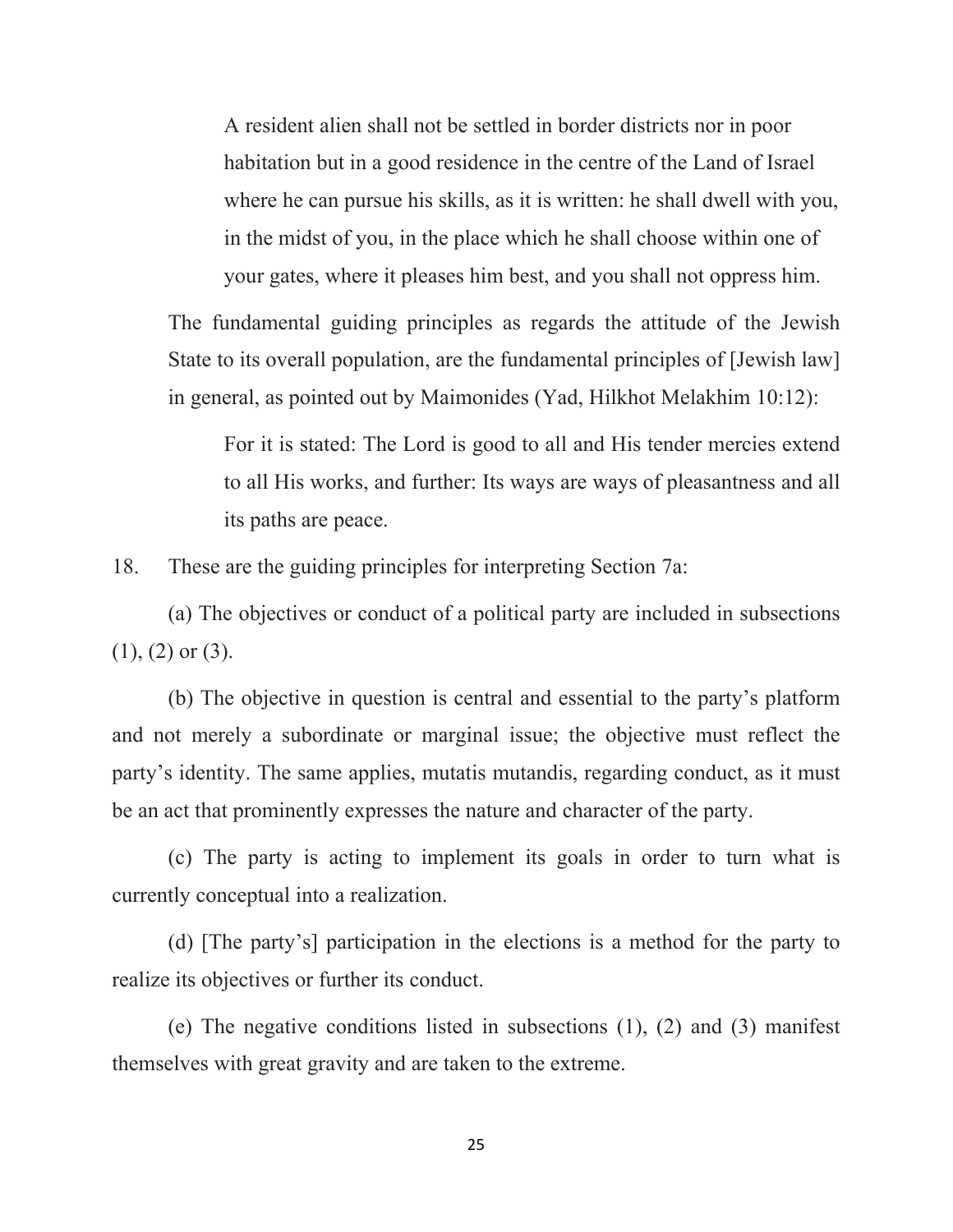(f) The evidence of the presence of all of the above must be clear, convincing and unequivocal.

Throughout the examination of the relevant factors listed above, it must always be remembered that it is preferable to allow the freedoms than to limit them.

19. A lot of evidence was submitted, including books, proclamations, proposed legislation and a newspaper interview. With the exception of some unimportant details, which bear no impact upon the matter, there is no real dispute as to the content of the evidence. As stated, the Appellants' claim is not directed at the content of the evidence; its argument is that all its actions are consistent with Jewish law, stem from it and are necessary for security purposes. Security purposes do not justify the serious and repulsive racist agenda such as the Appellants', [and] as to their reliance Jewish law, this [argument] has already been explicitly and clearly refuted in EA 3, 2/84, and I have cited to part of the decision of my colleague, the Deputy President, who discussed this issue in great detail.

20. Our clear conclusion is that the Central Election Committee rightfully disqualified the Appellant's party, because its publications, speeches, proposals and actions contain both incitement to racism and the deprivation of the democratic nature of the State under Section 7a.

The Appellant wishes to deprive a portion of the citizens of the State, which it distinguishes by its national origin and ethnicity, of their right to vote, to be elected and to be appointed to government positions. Stripping such rights is a clear and unequivocal infringement upon the very soul of democracy, which is based on equal political rights among all citizens, irrespective of race, religion, nationality or gender. The comparison to other countries who, for example, have only allowed women to vote in recent years, and who, even prior to that were